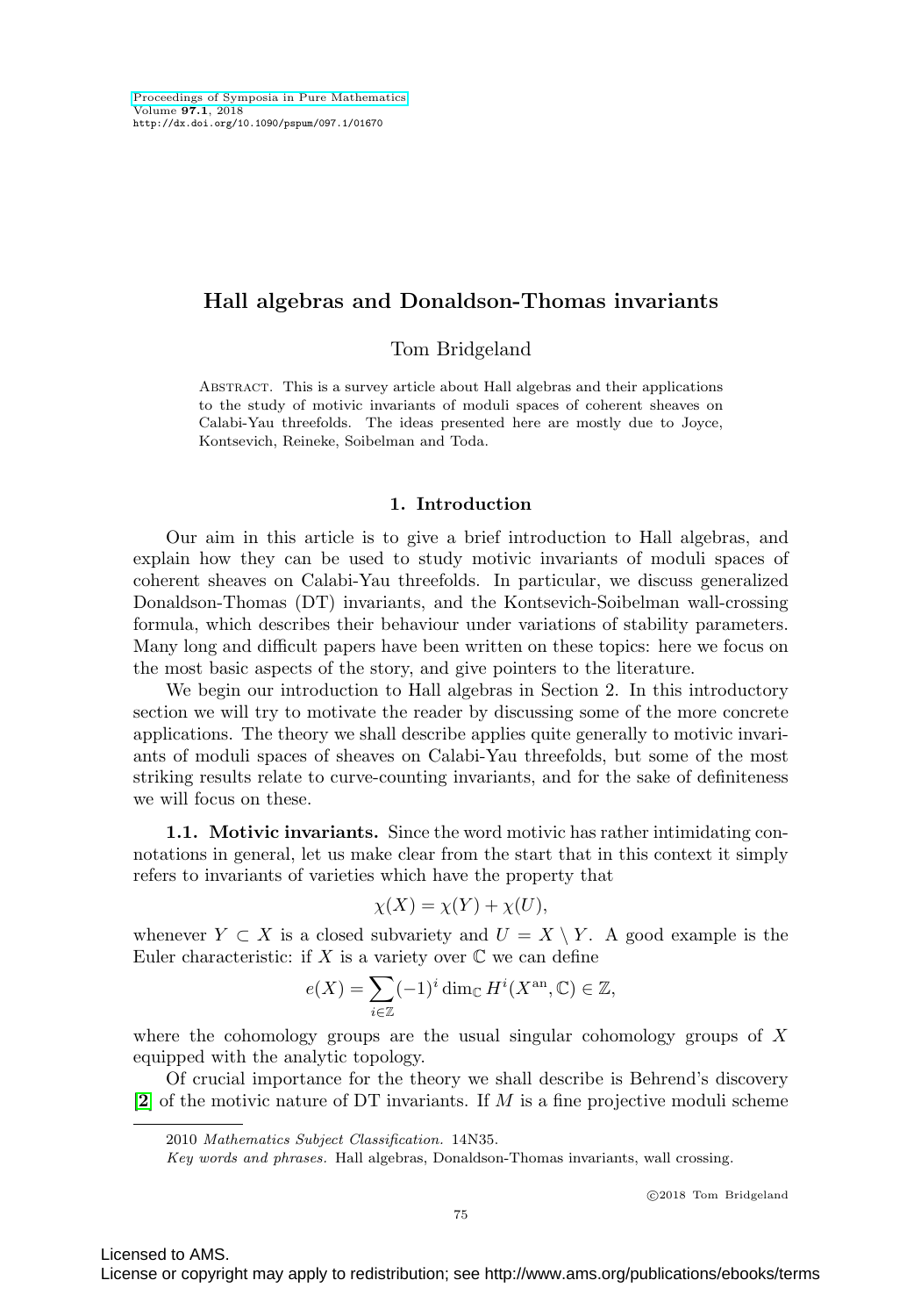parameterizing stable coherent sheaves on a Calabi-Yau threefold  $X$ , there is a corresponding DT invariant [**[42](#page-25-0)**]

$$
\mathrm{DT}(\mathcal{M})=\int_{M^{\mathrm{vir}}} 1\in \mathbb{Z},
$$

defined to be the degree of the virtual fundamental class of M. Behrend proved that this invariant can also be computed as a weighted Euler characteristic

$$
DT(\mathcal{M}) = e(M; \nu) := \sum_{n \in \mathbb{Z}} n \cdot e(\nu^{-1}(n)) \in \mathbb{Z},
$$

where  $\nu: M \to \mathbb{Z}$  is a certain constructible function, depending only on the singularities of the scheme M.

Surprisingly, it turns out that for most of the applications described below one can equally well consider naive DT (or 'Euler-Thomas') invariants

$$
\mathrm{DT}^{\mathrm{naive}}(\mathcal{M}) = e(M) \in \mathbb{Z},
$$

and the reader unfamiliar with virtual fundamental classes and the Behrend function will not miss anything by restricting to this case. Nonetheless, the genuine invariants are more important for several reasons: they are unchanged by deformations of  $X$ , they have subtle integrality properties, and they are directly relevant to physics.

**1.2. Example: Toda's flop formula.** Let X be a smooth projective Calabi-Yau threefold over C. We always take this to include the condition that

$$
H^1(X, \mathcal{O}_X) = 0.
$$

Fix  $\beta \in H_2(X, \mathbb{Z})$  and  $n \in \mathbb{Z}$  and consider the Hilbert scheme

$$
\mathrm{Hilb}(\beta, n) = \left\{ \begin{array}{c} \text{closed subschemes } C \subset X \text{ of } \dim \leq 1 \\ \text{satisfying } [C] = \beta \text{ and } \chi(\mathcal{O}_C) = n \end{array} \right\}.
$$

This can be viewed as a fine moduli space for rank one torsion-free sheaves on X by mapping  $C \subset X$  to its ideal sheaf  $\mathcal{I}_C$  (at the level of C-valued points this identification is easy, see e.g. [**[8](#page-23-1)**, Lemma 2.2], and for the motivic statements here this suffices; the full scheme-theoretic isomorphism is covered in [**[33](#page-24-0)**, Section 2]). We can consider the corresponding naive DT invariants

$$
\mathrm{DT}^{\mathrm{naive}}(\beta, n) = e(\mathrm{Hilb}(\beta, n)) \in \mathbb{Z},
$$

Let us now consider two smooth projective Calabi-Yau threefolds  $X_{\pm}$  related by a flop:



It seems very natural to ask how the DT invariants are affected by this birational transformation.

<span id="page-1-0"></span>Theorem 1 (Toda, [**[46](#page-25-1)**]). The expression

$$
\frac{\sum_{(\beta,n)}\mathop{\rm DT}\nolimits^{\rm naive}(\beta,n)\,x^{\beta}y^n}{\sum_{(\beta,n):\mathcal{f}_{*}(\beta)=0}\mathop{\rm DT}\nolimits^{\rm naive}(\beta,n)\,x^{\beta}y^n}
$$

Licensed to AMS.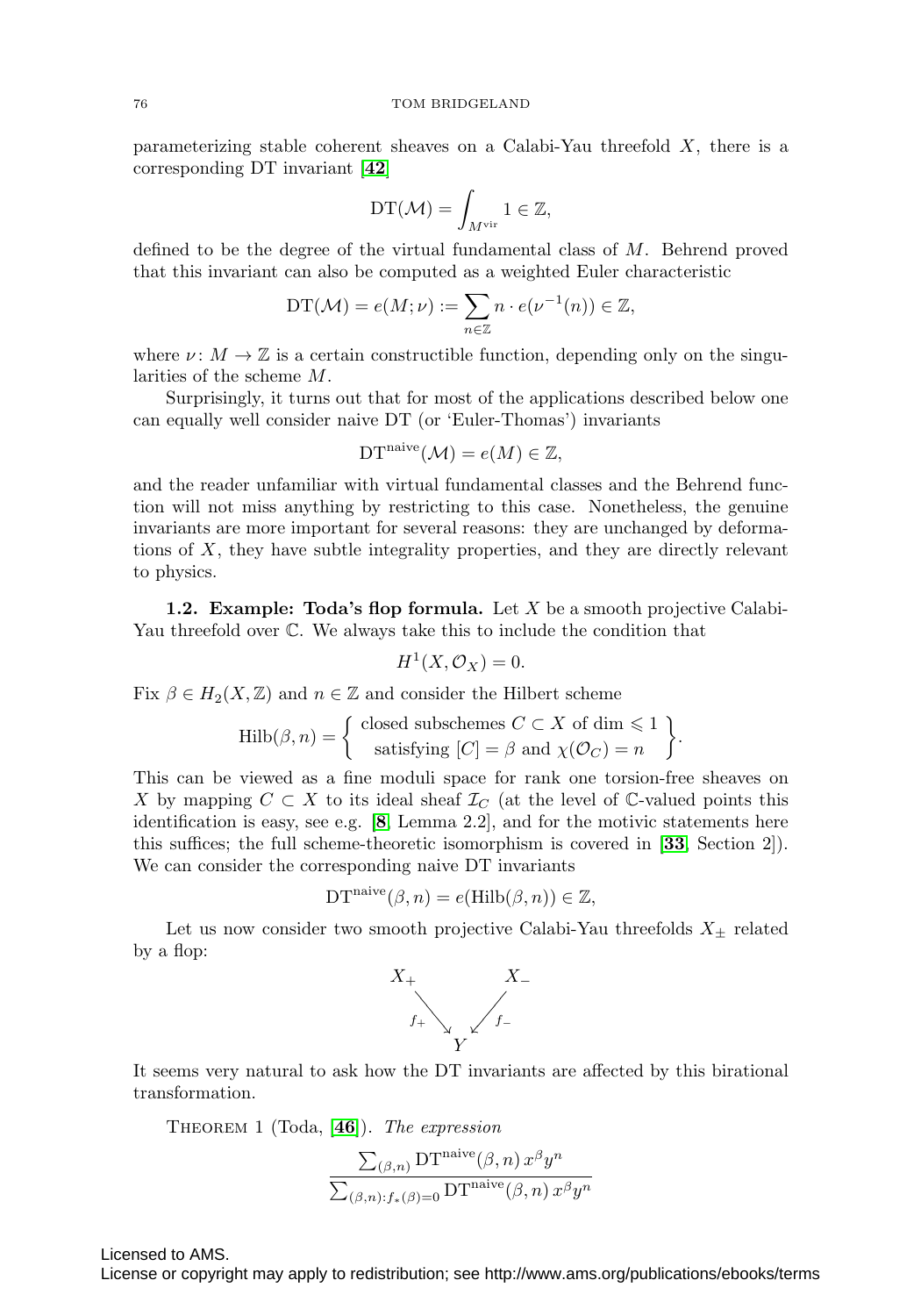is the same on both sides of the flop, after making the natural identification

$$
H_2(X_+,\mathbb{Z}) \cong H_2(X_-,\mathbb{Z})
$$

induced by strict transform of divisors.

The result was extended to genuine DT invariants using a different argument by Calabrese [**[9](#page-23-2)**], and Toda's argument now also applies to this case [**[43](#page-25-2)**]. In the case when the flopped curves have normal bundle  $\mathcal{O}(-1)^{\oplus 2}$  the result was proved earlier by Hu and Li [**[16](#page-24-1)**] using different techniques.

<span id="page-2-1"></span>**1.3. Example: the DT/PT correspondence.** Pandharipande and Thomas [**[33](#page-24-0)**] introduced an 'improved' version of the moduli space Hilb $(\beta, n)$  which eliminates the problem of free-roaming points. A stable pair on  $X$  is a map

$$
f\colon \mathcal{O}_X\to E
$$

of coherent sheaves such that

(a) E is pure of dimension 1, (b) dim supp coker(f) = 0.

Fixing a class  $\beta \in H_2(X, \mathbb{Z})$  and  $n \in \mathbb{Z}$  as before, there is a fine moduli scheme Pairs( $\beta$ ,n) parameterizing stable pairs with ch(E) =  $(0, 0, \beta, n)$ . We can then consider naive stable pair invariants

$$
\mathrm{PT}^{\mathrm{naive}}(\beta, n) = e(\mathrm{Pairs}(\beta, n)) \in \mathbb{Z}.
$$

Genuine stable pair invariants are obtained by weighting with the Behrend function as before.

<span id="page-2-0"></span>Theorem 2 (Toda, [**[44](#page-25-3)**]).

(i) For each  $\beta \in H_2(X, \mathbb{Z})$  there is an identity

$$
\sum_{n \in \mathbb{Z}} \mathrm{PT}^{\mathrm{naive}}(\beta, n) y^n = \frac{\sum_{n \in \mathbb{Z}} \mathrm{DT}^{\mathrm{naive}}(\beta, n) y^n}{\sum_{n \geq 0} \mathrm{DT}^{\mathrm{naive}}(0, n) y^n}.
$$

(ii) This formal power series is the Laurent expansion of a rational function of y, invariant under  $y \leftrightarrow y^{-1}$ .

These results have since been shown to hold for genuine invariants [**[6](#page-23-3)**,**[43](#page-25-2)**]. Part (i) had previously been conjectured by Pandharipande and Thomas [**[33](#page-24-0)**, Sect. 3]; part (ii) then becomes part of the famous MNOP conjectures [**[32](#page-24-2)**, Conj. 2]. See also [**[40](#page-25-4)**] for a generalization of Theorem [2](#page-2-0) to arbitrary threefolds.

**1.4. General strategy.** The basic method for proving the above results (and many more like them) is taken from Reineke's work on the cohomology groups of moduli spaces of quiver representations [**[35](#page-25-5)**]. One can thus view the whole subject as a showcase for the way in which techniques pioneered in the world of representations of quivers can solve important problems in algebraic geometry. The strategy consists of three steps:

- (a) Describe the relevant phenomenon in terms of wall-crossing: a change of stability condition in an abelian or triangulated category  $\mathcal{C}$ .
- (b) Write down an appropriate identity in the Hall algebra of  $\mathcal{C}$ .
- (c) Apply a ring homomorphism  $\mathcal{I}$ : Hall $(\mathcal{C}) \to \mathbb{C}_q[K_0(\mathcal{C})]$  to obtain the required identity of generating functions.

The first two steps are completely general, but the existence of the map  $\mathcal I$ (known as the integration map) requires either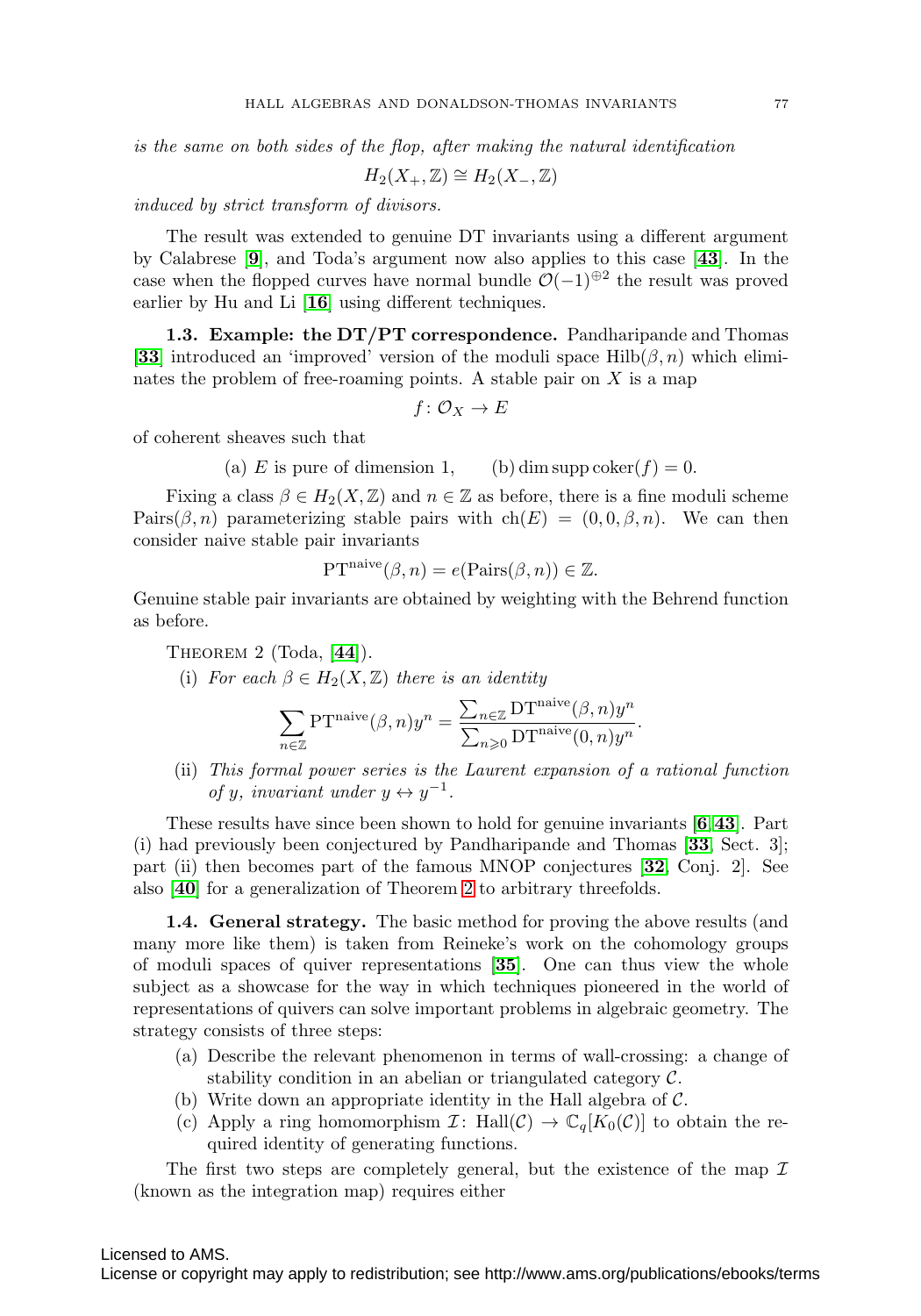- (i) C is hereditary:  $\text{Ext}^i_{\mathcal{C}}(M,N) = 0$  for  $i > 1$ ,
- (ii) C satisfies the CY<sub>3</sub> condition:  $\text{Ext}^i_{\mathcal{C}}(M,N) \cong \text{Ext}^{3-i}_{\mathcal{C}}(N,M)^*$ .

Hall algebras and an example of a Hall algebra identity will be introduced in Section 2. Integration maps are discussed in Section 3. The most basic wallcrossing identity, resulting from the existence and uniqueness of Harder-Narasimhan filtrations, will be discussed in Section 4. The application of the above general strategy to Theorems [1](#page-1-0) and [2](#page-2-0) will be explained in Section 5.

**1.5. Some history.** It is worth noting the following pieces of pre-history which provided essential ideas for the results described here.

- (1) Computation of the Betti numbers of moduli spaces of semistable bundles on curves using the Harder-Narasimhan stratification (Harder-Narasimhan [**[14](#page-24-3)**], Atiyah-Bott [**[1](#page-23-4)**]).
- (2) Wall-crossing behavior of moduli spaces with parameters, e.g. work of Thaddeus [**[41](#page-25-6)**] on moduli of stable pairs on curves.
- (3) Use of derived categories and changes of t-structure to increase the flexibility of wall-crossing techniques, e.g. threefold flops [**[4](#page-23-5)**].
- (4) Systematic use of Hall algebras: Reineke's calculation of Betti numbers of moduli spaces of representations of quivers [**[35](#page-25-5)**].
- (5) Behrend's interpretation of Donaldson-Thomas invariants as weighted Euler characteristics [**[2](#page-23-0)**].

The credit for the development of motivic Hall algebras as a tool for studying moduli spaces of sheaves on Calabi-Yau threefolds is due jointly to Joyce and to Kontsevich and Soibelman. Joyce introduced motivic Hall algebras in a long series of papers [**[17](#page-24-4)**–**[22](#page-24-5)**]. He used this framework to define generalizations of the naive Donaldson-Thomas invariants considered above, which apply to moduli stacks containing strictly semistable sheaves. He also worked out the wall-crossing formula for these invariants and proved a very deep no-poles theorem. Kontsevich and Soibelman [[27](#page-24-6)] constructed an alternative theory which incorporates motivic vanishing cycles, and therefore applies to genuine DT invaraints and motivic versions thereof. They also produced a more conceptual statement of the wall-crossing formula. Some of their work was conjectural and is still being developed today. Joyce and Song [**[24](#page-24-7)**] later showed how to directly incorporate the Behrend function into Joyce's framework, and so obtain rigorous results on DT invariants.

**Notes.** There are quite a few survey articles on the topics covered here. For a survey of curve-counting invariants we recommend [**[34](#page-25-7)**]. Joyce [**[23](#page-24-8)**] and Kontsevich-Soibelman [**[28](#page-24-9)**] produced surveys of their work in this area. Toda [**[45](#page-25-8)**] also wrote a survey of wall-crossing techniques in DT theory.

## **2. Hall algebras**

The aim of this section is to introduce the idea of a Hall algebra in general, and introduce the particular kind 'motivic Hall algebras' which will be important for our applications to moduli spaces. As a warm-up we begin by discussing finitary Hall algebras. From our point-of-view these are rather simplified models, but one of the important features of this subject is that 'back-of-the-envelope' calculations can be easily made in the finitary case before being generalized to the more realistic motivic setting.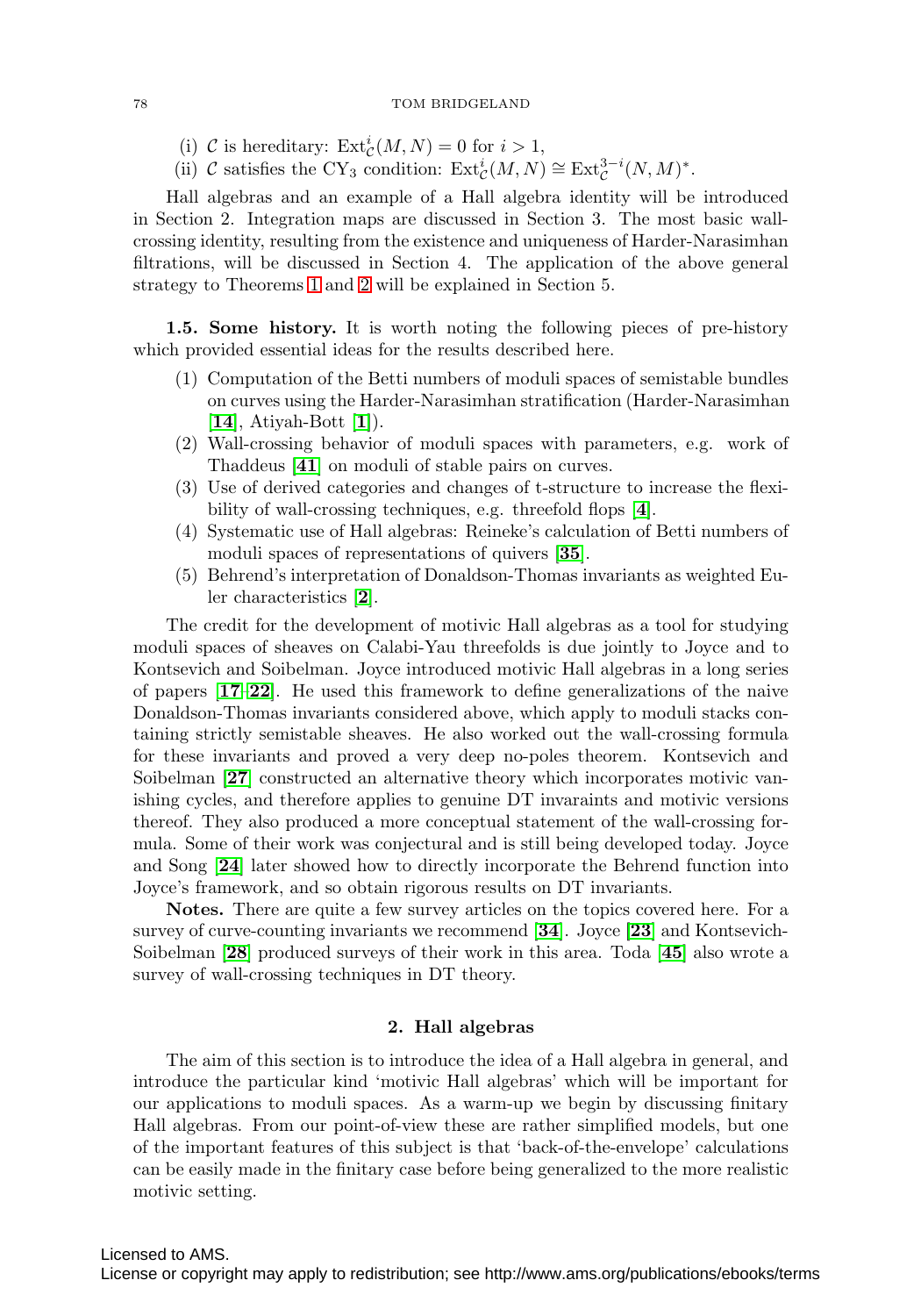<span id="page-4-0"></span>**2.1. Finitary Hall algebras.** Suppose that  $A$  is an essentially small abelian category satisfying the following strong finiteness conditions:

- (i) Every object has only finitely many subobjects.
- (ii) All groups  $\mathrm{Ext}^i_{\mathcal{A}}(E,F)$  are finite.

Of course these conditions are never satisfied for categories of coherent sheaves but there are nonetheless plenty of examples: let A be any finite dimensional algebra over a finite field  $k = \mathbb{F}_q$ , and take  $\mathcal{A} = \text{mod}(A)$  to be the category of finite dimensional left A–modules.

DEFINITION 2.1. The finitary Hall algebra of  $A$  is defined to be the set of all complex-valued functions on isomorphism classes of A

$$
\operatorname{Hall}^{\wedge}_{\operatorname{fty}}(\mathcal{A}) = \{f \colon (\operatorname{Obj}(\mathcal{A})/\cong) \longrightarrow \mathbb{C}\},\
$$

equipped with a convolution product coming from short exact sequences:

$$
(f_1 * f_2)(B) = \sum_{A \subset B} f_1(A) \cdot f_2(B/A).
$$

This is an associative, but usually non-commutative, unital algebra. We also define a subalgebra

<span id="page-4-2"></span>(1) 
$$
\mathrm{Hall}_{\mathrm{fly}}(\mathcal{A}) \subset \mathrm{Hall}_{\mathrm{fly}}^{\wedge}(\mathcal{A}),
$$

consisting of functions with finite support.

Before going further the reader should prove that the Hall product indeed gives an associative multiplication, and that multiple products are given by the formula

$$
(f_1*\cdots*f_n)(M)=\sum_{0=M_0\subset M_1\subset\cdots\subset M_n=M}f_1(M_1/M_0)\cdots f_n(M_n/M_{n-1}).
$$

Finally one should check that the the characteristic function  $\delta_0$  of the zero object is the multiplicative unit.

For each object  $E \in \mathcal{A}$  we consider an element  $\delta_E \in \text{Hall}_{\text{ftv}}(\mathcal{A})$  which is the characteristic function of the isomorphism class of  $E$ , and the closely related element

$$
\kappa_E = |\operatorname{Aut}(E)| \cdot \delta_E \in \operatorname{Hall}_{\text{fty}}(\mathcal{A}).
$$

The following Lemma was first proved by Riedtmann.

<span id="page-4-1"></span>LEMMA 2.2. For any objects  $A, C \in \mathcal{A}$  we have an identity

$$
\kappa_A * \kappa_C = \sum_{B \in \mathcal{A}} \frac{|\operatorname{Ext}^1(C, A)_B|}{|\operatorname{Hom}(C, A)|} \cdot \kappa_B,
$$

where  $\text{Ext}^1(C, A)_B \subset \text{Ext}^1(C, A)$  denotes the subset of extensions whose middle term is isomorphic to B.

**PROOF.** This is another very good exercise. See [[38](#page-25-9), Lemma 1.2].  $\square$ 

One more piece of notation: we define an element  $\delta_{\mathcal{A}} \in \text{Hall}_{\text{fty}}^{\wedge}(\mathcal{A})$  by setting

$$
\delta_{\mathcal{A}}(E) = 1 \quad \text{ for all } E \in \mathcal{A}.
$$

This should not be confused with the identity element  $1 = \delta_0 \in \text{Hall}_{\text{fly}}^{\wedge}(\mathcal{A})$ .

Licensed to AMS.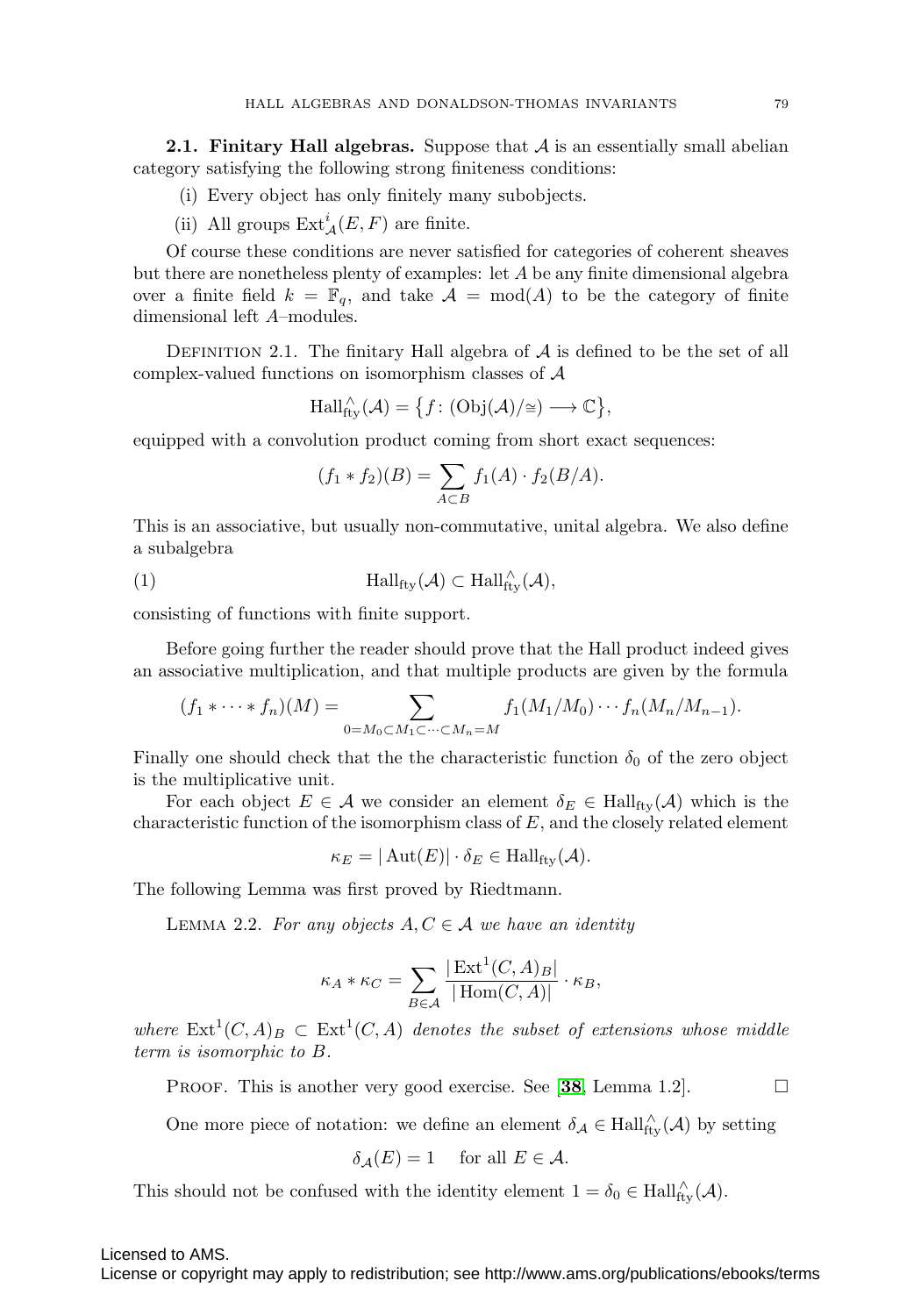<span id="page-5-1"></span>**2.2. Example: category of vector spaces.** Let  $\mathcal{A} = \text{Vect}_k$  be the category of finite dimensional vector spaces over  $\mathbb{F}_q$ . Let

$$
\delta_n \in \text{Hall}_{\text{fty}}(\mathcal{A})
$$

denote the characteristic function of vector spaces of dimension  $n$ . The definition immediately gives

$$
\delta_n * \delta_m = |\operatorname{Gr}_{n,n+m}(\mathbb{F}_q)| \cdot \delta_{n+m}.
$$

The number of  $\mathbb{F}_q$ -valued points of the Grassmannian appearing here is easily computed: it is the q-binomial coefficient

$$
|\operatorname{Gr}_{n,n+m}(\mathbb{F}_q)| = \frac{(q^{n+m}-1)\cdots(q^{m+1}-1)}{(q^n-1)\cdots(q-1)} = \binom{n+m}{n}_q.
$$

It then follows that there is an isomorphism of algebras

$$
\mathcal{I} \colon \operatorname{Hall}_{\text{fly}}(\mathcal{A}) \to \mathbb{C}[x], \qquad \mathcal{I}(\delta_n) = \frac{q^{n/2} \cdot x^n}{(q^n - 1) \cdots (q - 1)},
$$

where the factor  $q^{n/2}$  is inserted for later convenience. This is in fact a first example of an integration map: in this special case it is an isomorphism, because the isomorphism class of an object of  $A$  is completely determined by its numerical invariant  $n \in \mathbb{Z}_{\geqslant 0}$ .

The isomorphism  $\mathcal I$  maps the element  $\delta_{\mathcal A} = \sum_{n\geqslant 0} \delta_n$  to the series

$$
\mathbb{E}_q(x) = \sum_{n\geqslant 0} \frac{q^{n/2} \cdot x^n}{(q^n - 1) \cdots (q - 1)} \in \mathbb{C}[[x]].
$$

This series is known as the quantum dilogarithm  $\left[11, 25, 26\right]$  $\left[11, 25, 26\right]$  $\left[11, 25, 26\right]$  $\left[11, 25, 26\right]$  $\left[11, 25, 26\right]$  $\left[11, 25, 26\right]$  $\left[11, 25, 26\right]$ , because if we view q as a variable, then

$$
\log \mathbb{E}_q(x) = \frac{1}{(q-1)} \cdot \sum_{n \geq 1} \frac{x^n}{n^2} + O(1),
$$

as  $q \to 1^-$ . This identity will be very important later: it gives rise to the multiple cover formula in Donaldson-Thomas theory.

**2.3. Quotient identity.** The beauty of the Hall algebra construction is the way that it allows one to turn categorical statements into algebraic identities. As we shall see in Sections [4.4](#page-16-0) and [4.5](#page-17-0) (which can also be read now), this is the basis for the Kontsevich-Soibelman wall-crossing formula. Here we give a different example, which is the basis of our approach to Theorems [1](#page-1-0) and [2.](#page-2-0)

Let  $A$  be an abelian category satisfying the finiteness assumptions as above, and let us also fix an object  $P \in \mathcal{A}$ . Introduce elements

$$
\delta_{\mathcal{A}}^P \in \text{Hall}_{\text{fty}}^{\wedge}(\mathcal{A}), \quad \text{Quot}_{\mathcal{A}}^P \in \text{Hall}_{\text{fty}}^{\wedge}(\mathcal{A}),
$$

by defining, for any object  $E \in \mathcal{A}$ ,

$$
\delta^P_{\mathcal{A}}(E) = |\operatorname{Hom}_{\mathcal{A}}(P, E)|, \quad \operatorname{Quot}^P_{\mathcal{A}}(E) = |\operatorname{Hom}^{\twoheadrightarrow}_{\mathcal{A}}(P, E)|,
$$

where  $\text{Hom}_{\mathcal{A}}^{\rightarrow}(P, E) \subset \text{Hom}_{\mathcal{A}}(P, E)$  is the subset of surjective maps. The following is a variant of [**[10](#page-23-6)**, Lemma 5.1].

<span id="page-5-0"></span>Lemma 2.3. There is an identity

$$
\delta^P_{\mathcal{A}} = \mathrm{Quot}_{\mathcal{A}}^P * \delta_{\mathcal{A}}
$$

in the Hall algebra  $\text{Hall}_{\text{fty}}^{\wedge}(\mathcal{A})$ .

Licensed to AMS.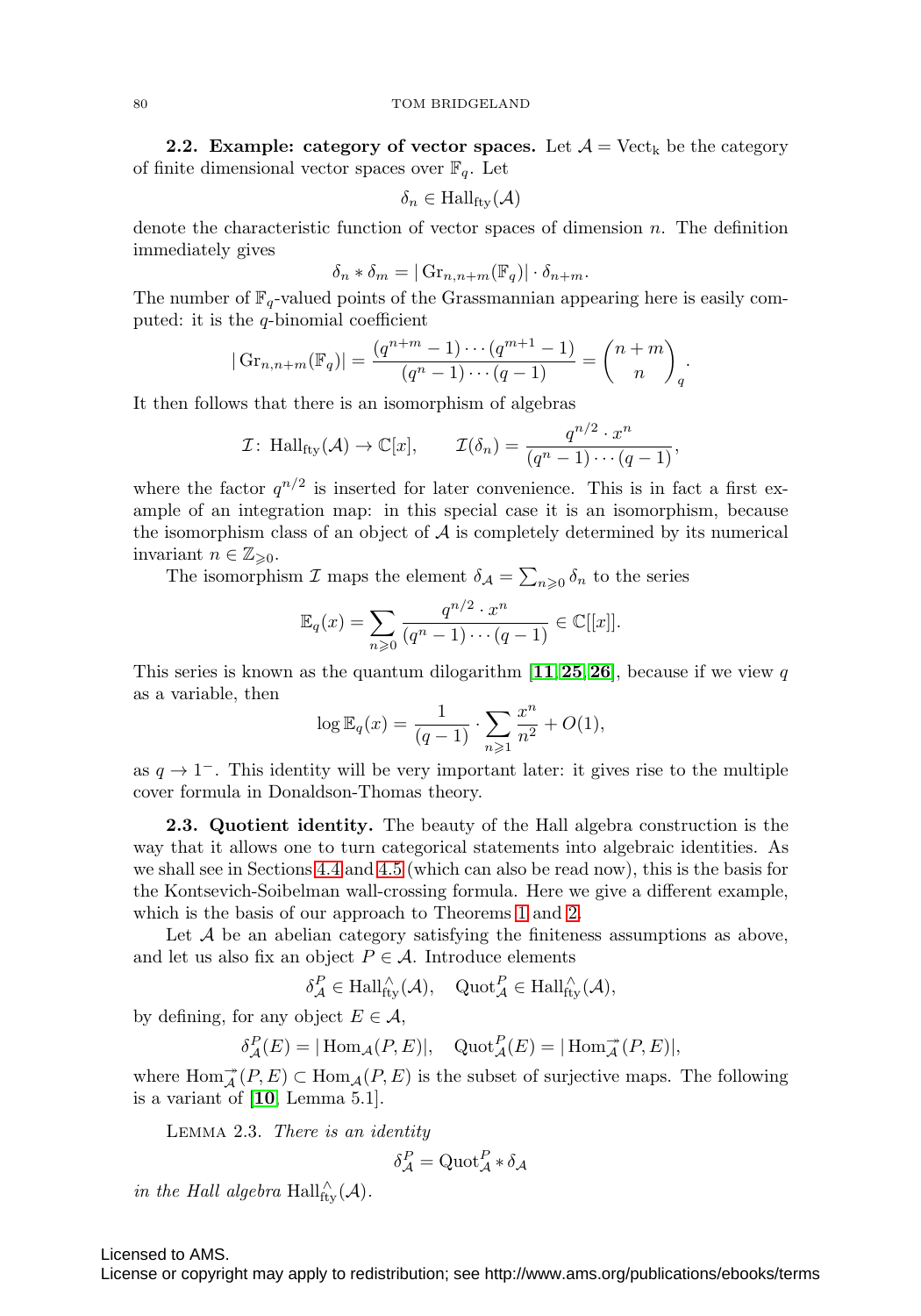PROOF. Evaluating on an object  $E \in \mathcal{A}$  gives

$$
|\operatorname{Hom}_{\mathcal{A}}(P,E)| = \sum_{A \subset E} |\operatorname{Hom}_{\mathcal{A}}^{\twoheadrightarrow}(P,A)| \cdot 1,
$$

which holds because every map  $f: P \to E$  factors uniquely via its image.  $\Box$ 

It is a fun exercise to apply this result in the case when  $\mathcal{A} = \text{Vect}_k$  and  $P = k^{\oplus d}$ , to obtain an identity involving the quantum dilogarithm  $\mathbb{E}_q(x)$ .

<span id="page-6-1"></span>**2.4. Hall algebras in general.** A given abelian category A may have many different flavours of Hall algebra associated to it: finitary Hall algebras, Hall algebras of constructible functions, motivic Hall algebras, cohomological Hall algebras, etc. In this section we shall make some general (and intentionally vague) remarks relevant to any of these: our point-of-view is that the different types of Hall algebra should be thought of as different ways to take the 'cohomology' of the moduli stack of objects of A.

For definiteness we take  $A$  to be the category of coherent sheaves on a smooth projective variety X. Consider the stack M of objects of A, and the stack  $\mathcal{M}^{(2)}$  of short exact sequences in  $A$ . There is a diagram of morphisms of stacks

<span id="page-6-0"></span>(2) 
$$
\mathcal{M} \times \mathcal{M} \xleftarrow{(a,c)} \mathcal{M}^{(2)} \xrightarrow{b} \mathcal{M}
$$

where the morphisms  $a, b, c$  take a short exact sequence in  $A$  to its constituent objects, as in the following diagram.



It is fairly easy to see that the morphism  $(a, c)$  is of finite type, but not representable, whereas  $b$  is representable but only locally of finite type. Moreover

(i) The fibre of  $(a, c)$  over  $(A, C) \in \mathcal{M} \times \mathcal{M}$  is the quotient stack

 $\left[ \text{Ext}^1_X(C,A)/\text{Hom}_X(C,A) \right].$ 

(ii) The fibre of b over  $B \in \mathcal{M}$  is the Quot scheme Quot  $_X(B)$ .

The idea now is to apply a suitable 'cohomology theory' to our stacks and use the correspondence [\(2\)](#page-6-0) to obtain a product operation

$$
m\colon H^*(\mathcal{M})\otimes H^*(\mathcal{M})\longrightarrow H^*(\mathcal{M}).
$$

The crucial associativity property follows from the existence of certain Cartesian squares involving stacks of two-step filtrations. See [**[7](#page-23-7)**, Section 4] for an explanation of this.

By a 'cohomology theory' here, we simply mean a rule that assigns a vector space to each stack in such a way that

(a) For every morphism of stacks  $f: X \to Y$ , there should exist functorial maps

$$
f^*: H^*(Y) \to H^*(X), \quad f_*: H^*(X) \to H^*(Y),
$$

when  $f$  is of finite type or representable respectively, and satisfying basechange around all suitable 2-Cartesian squares.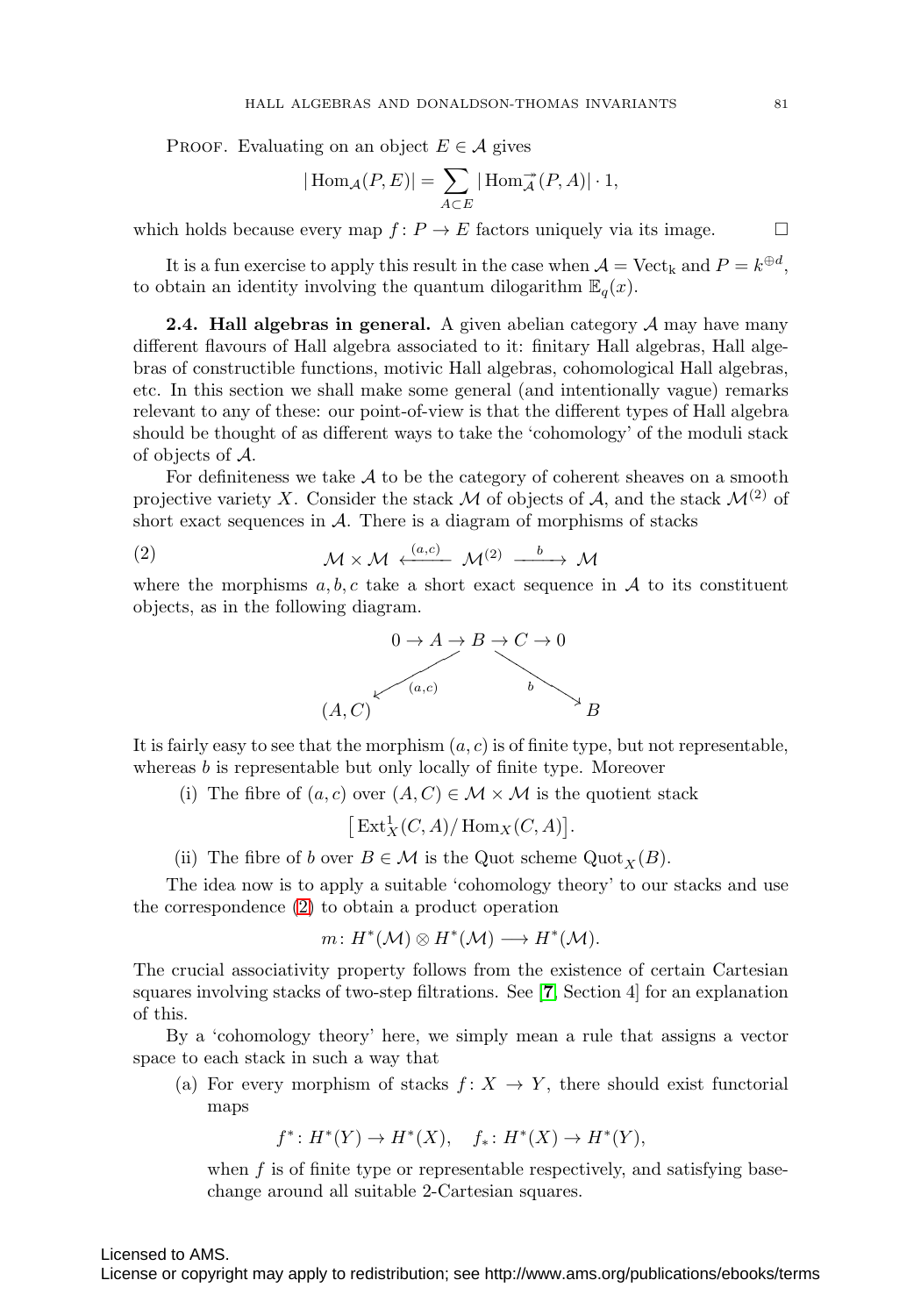(b) Given two stacks  $X$  and  $Y$ , there should exist functorial Künneth maps

$$
H^*(X) \otimes H^*(Y) \to H^*(X \times Y).
$$

We shall see examples of such 'cohomology theories' below. Note that the maps in the diagram [\(2\)](#page-6-0) will not usually be smooth, which makes applying familiar cohomology theories such as singular cohomology problematic. It seems likely that hidden smoothness results in derived algebraic geometry will be important in future developments.

**2.5. Grothendieck groups.** The Grothendieck group  $K(\text{Var}/\mathbb{C})$  is defined to be the free abelian group on the set of isomorphism classes of complex varieties, modulo the scissor relations

$$
[X] \sim [Y] + [U],
$$

whenever  $Y \subset X$  is a closed subvariety and  $U = X \setminus Y$ . Cartesian product of varieties gives  $K(\text{Var } / \mathbb{C})$  the structure of a commutative ring:

$$
[X] \cdot [Y] = [X \times Y].
$$

One can of course define Grothendieck rings of complex schemes in the same way. However if one allows arbitrary schemes over C, an Eilenberg swindle argument using the decomposition

$$
\mathbb{Z} \times \operatorname{Spec}(\mathbb{C}) \cong \big( \mathbb{Z} \times \operatorname{Spec}(\mathbb{C}) \big) \big| \left[ \operatorname{Spec} \mathbb{C} \right]
$$

will force the ring to be trivial. On the other hand, if one restricts to schemes of finite type over  $\mathbb C$ , the result will be isomorphic to  $K(\text{Var }/\mathbb C)$ , because any such scheme has a stratification by varieties.

One can similarly consider relative Grothendieck groups of schemes. Thus given a base scheme S over  $\mathbb C$  we define  $K(\text{Var}/S)$  to be the free abelian group on the set of isomorphism classes of S-schemes  $f: X \to S$ , where X is assumed to be of finite type over C, modulo relations

$$
[X \xrightarrow{f} S] \sim [Y \xrightarrow{f|_Y} S] + [U \xrightarrow{f|_U} S],
$$

for  $Y \subset X$  a closed subscheme and  $U = X \setminus Y$ . Fibre product over S gives a ring structure as before. Given a map of schemes  $\phi: S \to T$  there is a group homomorphism

$$
\phi_*\colon K(\text{Var}/S) \to K(\text{Var}/T), \quad [f\colon X \to S] \mapsto [\phi \circ f\colon X \to T].
$$

If the map  $\phi$  is of finite type we also get a ring homomorphism

$$
\phi^* \colon K(\text{Var}/T) \to K(\text{Var}/S), \quad [g \colon Y \to T] \mapsto [g \times_T S \colon Y \times_T S \to S].
$$

There is an obvious Künneth type map

$$
[f: X \to S] \otimes [g: Y \to T] \mapsto [f \times g: X \times Y \to S \times T].
$$

Together these maps satisfy the basic properties of a 'cohomology theory' referred to in Section [2.4](#page-6-1) (although 'homology theory' would perhaps be a more appropriate term in this context).

## Licensed to AMS.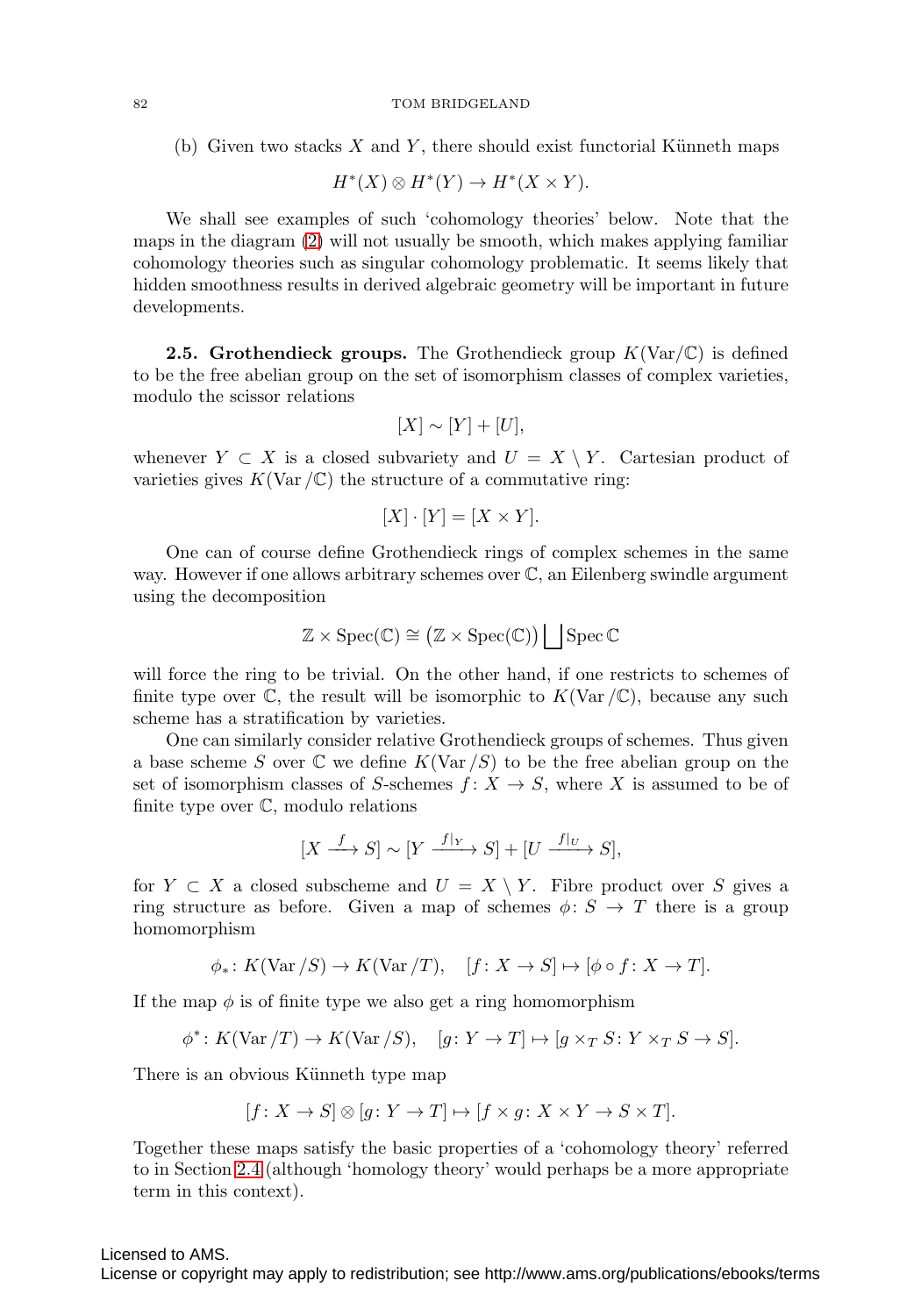**2.6. Motivic Hall algebra.** The motivic Hall algebra is defined by taking the 'cohomology theory' which assigns to a stack  $S$  the relative Grothendieck ring of stacks over S. From now on, all stacks will be assumed to locally of finite type over C with affine diagonal.

Given a stack S we define the relative Grothendieck group  $K(\operatorname{St}/S)$  to be the free abelian group on the set of isomorphism classes of S-stacks  $f: X \to S$ , where X is assumed to be of finite type over  $\mathbb{C}$ , modulo relations

$$
[X \xrightarrow{f} S] \sim [Y \xrightarrow{f|_Y} S] + [U \xrightarrow{f|_U} S],
$$

for  $Y \subset X$  a closed substack and  $U = X \setminus Y$ . These relative Grothendieck groups have functorial properties exactly as in the last section.

The motivic Hall algebra is defined to be the relative Grothendieck group

$$
Hall_{mot}(\mathcal{A}) := K(St/\mathcal{M}),
$$

with product defined by the correspondence [\(2\)](#page-6-0). Explicitly we have

$$
[Y_1 \xrightarrow{f_1} \mathcal{M}] * [Y_2 \xrightarrow{f_2} \mathcal{M}] = [Z \xrightarrow{b \circ h} \mathcal{M}],
$$

where  $h$  is defined by the Cartesian square

<span id="page-8-0"></span>(3)  

$$
\begin{array}{cccc}\nZ & \xrightarrow{h} & \mathcal{M}^{(2)} & \xrightarrow{b} & \mathcal{M}^{(3)} \\
& \downarrow & & \downarrow (a,c) \\
& & Y_1 \times Y_2 & \xrightarrow{f_1 \times f_2} & \mathcal{M} \times \mathcal{M}\n\end{array}
$$

Thus, to a first approximation, an element of the Hall algebra is a family of objects of  $A$  over some base stack  $Y$ , and the Hall product of two such families is given by taking their universal extension.

One remaining problem is how to define a larger Hall algebra  $\text{Hall}_{\text{mot}}^{\wedge}(\mathcal{A})$  analogous to the algebra  $\text{Hall}_{\text{fly}}^{\wedge}(\mathcal{A})$  in the finitary case. This is important because one would like to consider stacks  $f: \mathcal{X} \to \mathcal{M}$  which are not of finite type, such as the open substack of semistable objects with respect to some stability condition. As explained above, we cannot simply drop the finite type condition since this will lead to the trivial algebra.

The usual solution is rather messy and context-dependent (see e.g. [**[6](#page-23-3)**, Sections 5.2–5.3]) , and we do not explain it here: the basic idea is to consider the decomposition  $M = \bigsqcup_{\alpha} M_{\alpha}$  according to Chern character, and impose the condition that each  $f^{-1}(\mathcal{M}_\alpha)$  is of finite type, together with restrictions on which of the  $f^{-1}(\mathcal{M}_\alpha)$ are allowed to be non-empty.

<span id="page-8-1"></span>**2.7. Motivic quotient identity.** We now give a rough example of a motivic Hall algebra identity, and explain the sort of reasoning that is required to prove it. We take  $\mathcal{A} = \text{Coh}(X)$  to be the category of coherent sheaves on a complex projective variety  $X$ , and look for a version of the identity of Lemma [2.3](#page-5-0) in the case that  $P = \mathcal{O}_X$ .

Introduce a stack  $\mathcal{M}^{\mathcal{O}}$  parameterizing sheaves  $E \in \text{Coh}(X)$  equipped with a section  $\mathcal{O}_X \to E$ . Note that the Hilbert scheme is an open substack

$$
\mathrm{Hilb} \subset \mathcal{M}^{\mathcal{O}}
$$

corresponding to surjective sections. The analogue of the element  $\delta^P$  is the obvious morphism  $f: \mathcal{M}^{\mathcal{O}} \to \mathcal{M}$  forgetting the section. The analogue of Quot<sup>P</sup> is the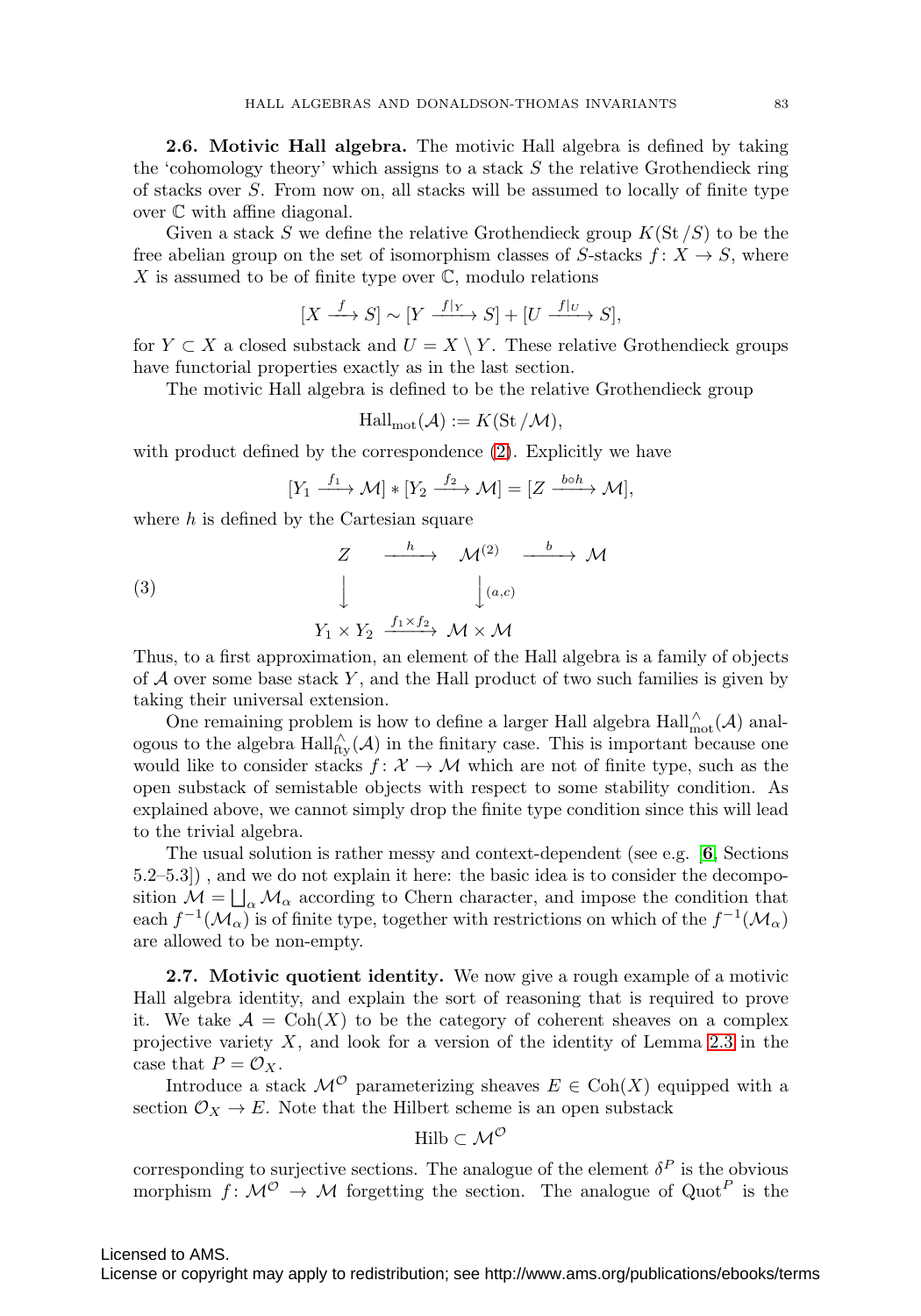induced map f: Hilb  $\rightarrow$  M. Finally, the analogue of the element  $1_A$  is the identity map  $\mathcal{M} \rightarrow \mathcal{M}$ .

The following result should be taken with a pinch of salt. In particular, we work in an unspecified completion  $\text{Hall}_{\text{mot}}^{\wedge}(\mathcal{A})$ . Rigorous results of a similar kind can be found in [**[6](#page-23-3)**, Section 6].

THEOREM 3. There is an identity

$$
[\mathcal{M}^{\mathcal{O}} \xrightarrow{f} \mathcal{M}] = [\text{Hilb} \xrightarrow{f} \mathcal{M}] * [\mathcal{M} \xrightarrow{\text{id}} \mathcal{M}],
$$

in some suitable completion  $\text{Hall}_{\text{mot}}^{\wedge}(\mathcal{A})$ .

**Sketch proof**. The product on the RHS is defined by the Cartesian square

$$
\begin{array}{ccc}\n\mathcal{T} & \xrightarrow{h} & \mathcal{M}^{(2)} & \xrightarrow{b} & \mathcal{M} \\
\downarrow & & \downarrow^{(a_1, a_2)} \\
\text{Hilb} \times \mathcal{M} & \xrightarrow{f \times \text{id}} & \mathcal{M} \times \mathcal{M}\n\end{array}
$$

The points of the stack  $\mathcal T$  over a scheme S are therefore diagrams



of S-flat sheaves on  $S \times X$ , with  $\gamma$  surjective. Sending such a diagram to the map  $\delta$  defines a morphism of stacks

$$
\phi\colon \mathcal{T}\to \mathcal{M}^{\mathcal{O}}
$$

commuting with the required maps to  $M$ . This map  $\phi$  is not an isomorphism of stacks, but it does induce an equivalence on  $\mathbb{C}\text{-value}$  points, because if  $S =$  $Spec(\mathbb{C})$ , every map  $\delta$  factors uniquely via its image: this is the same argument we used in the finitary case. It follows from this that we can stratify the stack  $\mathcal{M}^{\mathcal{O}}$  by locally-closed substacks such that  $\phi$  is an isomorphism over each piece. This then gives the required identity

$$
[\mathcal{T} \xrightarrow{\text{bo}h} \mathcal{M}] = [\mathcal{M}^{\mathcal{O}} \xrightarrow{f} \mathcal{M}]
$$

in the Grothendieck group  $K(\mathcal{S}t/\mathcal{M})$ .

**Notes.** The Hall product seems to have been first discovered by Steinitz [**[39](#page-25-10)**] in 1901 and rediscovered by P. Hall  $[12]$  $[12]$  $[12]$  in 1959. In both cases the category  $\mathcal A$  was the category of finite abelian p-groups. The next step was taken by Ringel [**[36](#page-25-11)**] who constructed positive parts of quantized enveloping algebras of simple Lie algebras, using Hall algebras of categories of quiver representations over finite fields. Lusztig [**[30](#page-24-14)**,**[31](#page-24-15)**] used Hall algebras of constructible functions in characteristic zero to prove his famous results on canonical bases of quantized enveloping algebras. Schiffmann's lecture notes [**[37](#page-25-12)**,**[38](#page-25-9)**] cover these developments and much more. Motivic Hall algebras as described above were first introduced by Joyce [**[19](#page-24-16)**,**[20](#page-24-17)**,**[22](#page-24-5)**], see also Toën [[47](#page-25-13), Section 3.3.3], and featured prominently in the work of Kontsevich and Soibelman [**[27](#page-24-6)**]. The survey article [**[7](#page-23-7)**] covers the basics of this theory.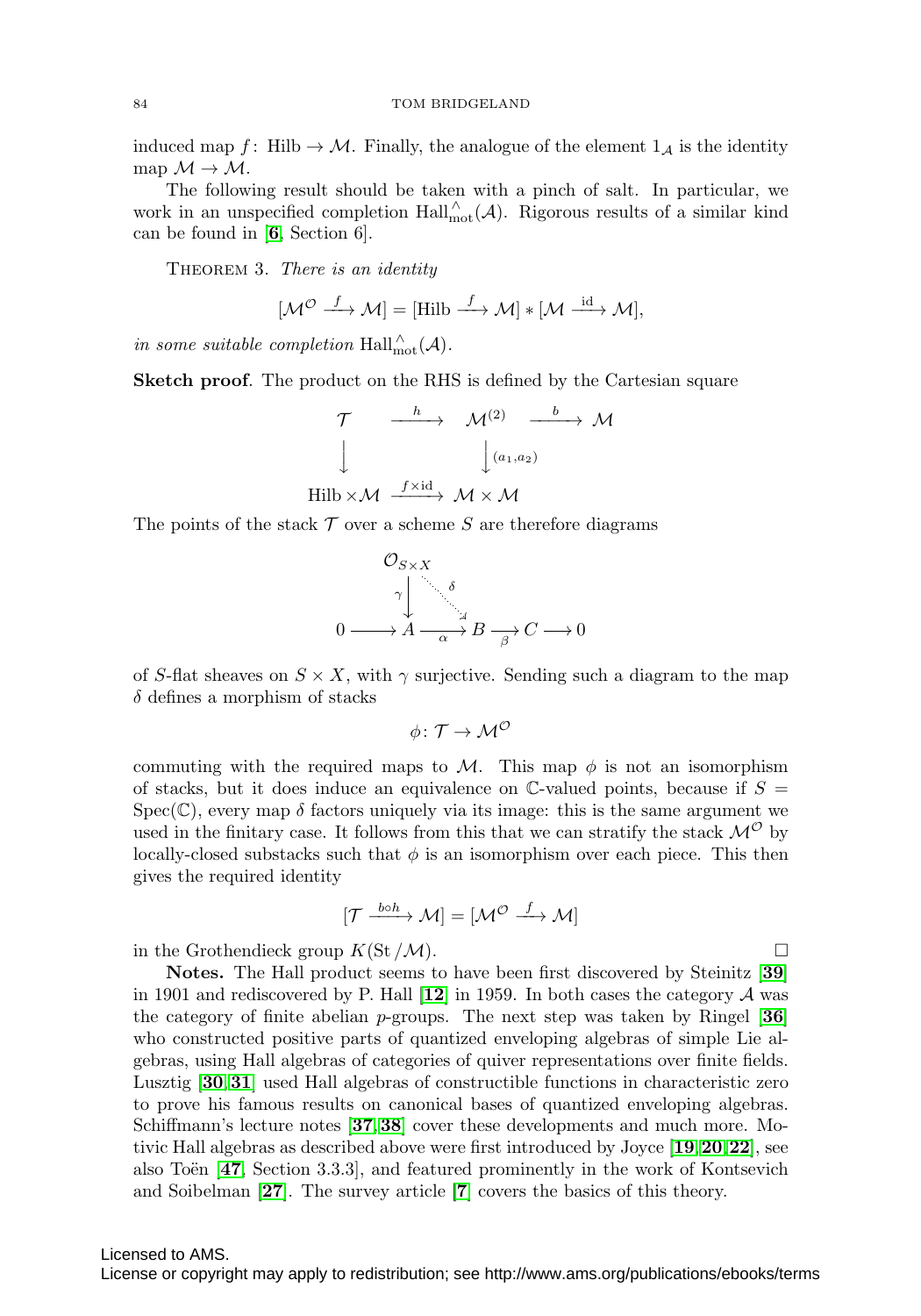## **3. Integration map**

We have seen in the last section an example of how a basic categorical truth can be translated into an algebraic identity in the Hall algebra, and we will see other important examples below. These identities, while rather aesthetically pleasing, are not usually particularly useful in and of themselves, because the motivic Hall algebra is such a huge and mysterious ring. What makes the theory powerful and applicable is the existence, in certain cases, of ring homomorphisms from the Hall algebra to much more concrete skew-polynomial rings. These homomorphisms go under the name of 'integration maps', since they involve integrating a cohomology class over the moduli space.

**3.1. The virtual Poincaré invariant.** We start by stating the basic properties of the virtual Poincaré invariant constructed by Joyce  $[21,$  $[21,$  $[21,$  Sections  $4.1-4.2$ . This is an algebra homomorphism

$$
\chi_t\colon K(\mathrm{St}/\mathbb{C})\to \mathbb{Q}(t),
$$

uniquely defined by the following two properties:

(i) If  $V$  is a smooth, projective variety then

$$
\chi_t(V) = \sum \dim_{\mathbb{C}} H^i(V^{\mathrm{an}}, \mathbb{C}) \cdot (-t)^i \in \mathbb{Z}[t].
$$

(ii) If V is a variety with an action of  $GL(n)$  then

$$
\chi_t([V/\mathop{\rm GL}(n)]) = \chi_t(V)/\chi_t(\mathop{\rm GL}(n)).
$$

The existence of a virtual Poincaré polynomial for finite-type schemes over  $\mathbb C$ follows from the existence of Deligne's mixed Hodge structure on the cohomology groups (see for example [**[15](#page-24-19)**]). A different proof relying on weak factorization can be given using the presentation of the Grothendieck group due to Bittner [**[3](#page-23-8)**]. The extension to stacks follows from Kresch's result [**[29](#page-24-20)**] that any finite type stack over  $\mathbb C$  with affine stabilizers has a stratification by global quotient stacks  $[V/\operatorname{GL}(n)]$ .

<span id="page-10-0"></span>Remarks 3.1.

(a) If  $V$  is a variety then

$$
\lim_{t \to 1} \chi_t(V) = e(V) \in \mathbb{Z},
$$

but when  $V$  is a stack this limit need not exist, since

$$
\chi_t(\mathrm{GL}(n)) = t^{n(n-1)} \cdot (t^2 - 1)(t^4 - 1) \cdots (t^{2n} - 1).
$$

Often in the theory we shall describe one can construct invariants which are rational functions in  $t$ . It is then an important and subtle question to determine the behaviour of these invariants as  $t \to 1$ . This relates to the question of whether the corresponding elements of the motivic Hall algebra can be represented by varieties rather than stacks.

(b) If a variety V is defined over  $\mathbb{Z}$ , and is cellular in the sense that it has a stratification by affine spaces, then

$$
|V(\mathbb{F}_q)| = \chi_t(V)|_{t=\sqrt{q}},
$$

just because both sides are motivic and agree on  $\mathbb{A}^k$ . In fact this equality holds whenever  $|V(\mathbb{F}_q)|$  is a polynomial in q [[15](#page-24-19), Appendix]. Thus, setting  $q = t^2$ , one can expect to compare point counts over  $\mathbb{F}_q$  in the finitary world with Poincaré invariants in the motivic world.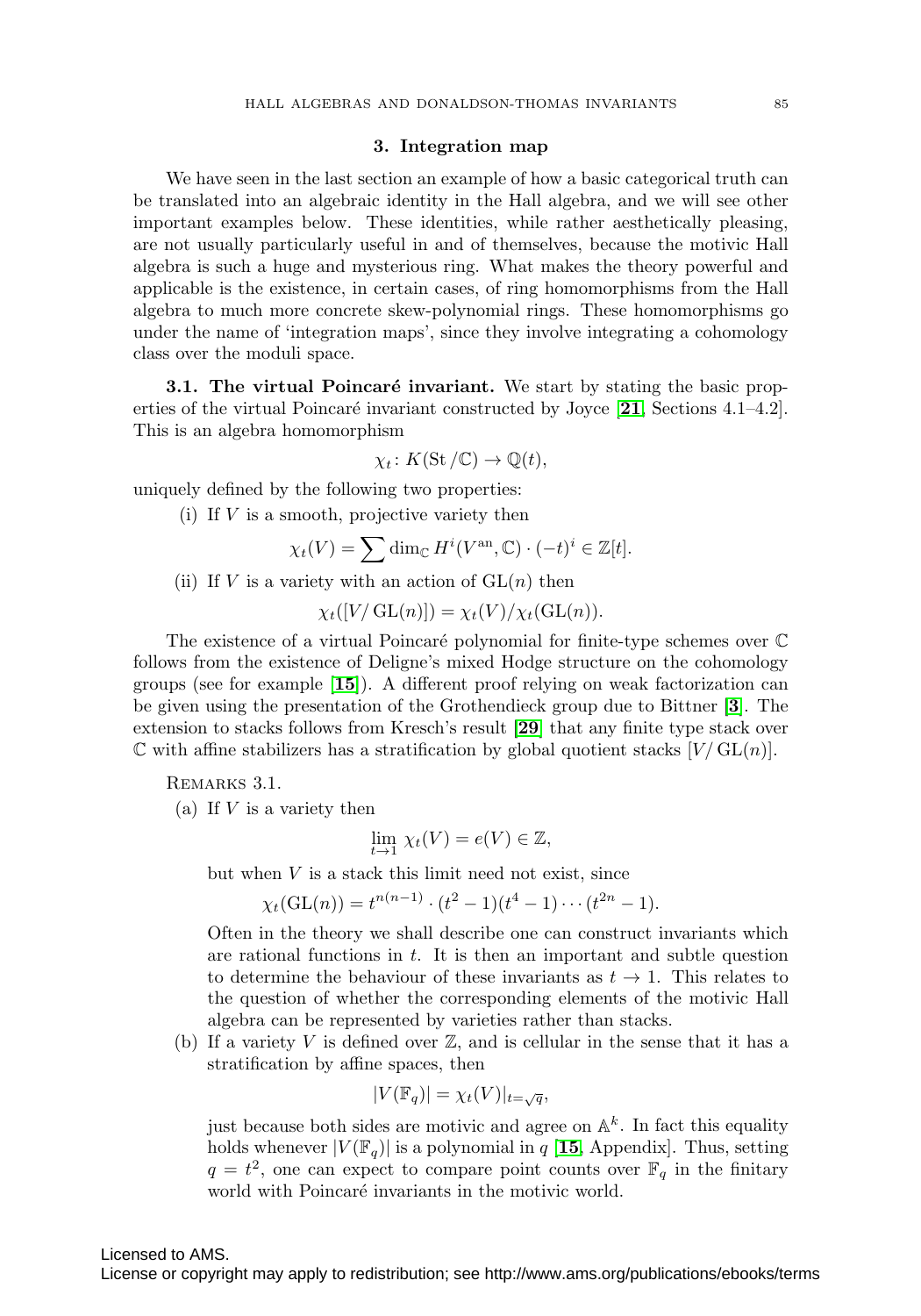**3.2. Grothendieck group and charge lattice.** Let A be an abelian category. From now on we shall assume that  $A$  is linear over a field k, and Ext-finite, in the sense that for all objects  $A, B \in \mathcal{A}$ 

$$
\dim_k \bigoplus_{i \in \mathbb{Z}} \operatorname{Ext}^i_{\mathcal{A}}(A,B) < \infty.
$$

The most important invariant of such a category is the Euler form

$$
\chi(-,-): K_0(\mathcal{A}) \times K_0(\mathcal{A}) \to \mathbb{Z},
$$

defined by the alternating sum

$$
\chi(E, F) = \sum_{i \in \mathbb{Z}} (-1)^i \dim_k \operatorname{Ext}^i(E, F).
$$

It is often convenient to fix a group homomorphism

$$
ch\colon K_0(\mathcal{A})\to N
$$

to a free abelian group  $N$  of finite rank. We refer to  $N$  as the charge lattice, and ch as the character map. We shall always assume that this data satisfies the following two properties:

- (i) The Euler form descends to a bilinear form  $\chi(-,-): N \times N \to \mathbb{Z}$ .
- (ii) The character  $ch(E)$  is locally constant in families.

Note that there is then a decomposition

$$
\mathcal{M} = \bigsqcup_{\alpha \in N} \mathcal{M}_{\alpha},
$$

into open and closed substacks, and this induces a grading

$$
\mathrm{Hall}_{\mathrm{mot}}(\mathcal{A}) = \bigoplus_{\alpha \in N} K(\mathrm{St}/\mathcal{M}_{\alpha}).
$$

Examples 3.2.

(a) When  $\mathcal{A} = \text{Rep}(Q)$  is the category of finite-dimensional representations of a quiver Q, we can take the dimension vector

$$
d\colon K_0(\mathcal{A})\to \mathbb{Z}^{Q_0}.
$$

(b) If  $X$  is a smooth complex projective variety we can take

$$
ch: K_0(\mathcal{A}) \to N = \text{im(ch)} \subset H^*(X, \mathbb{Q}),
$$

to be the Chern character. The Riemann-Roch theorem shows that the Euler form descends to N.

**3.3. Quantum torus.** Given a lattice  $N \cong \mathbb{Z}^{\oplus n}$  equipped with an integral bilinear form  $(-,-)$ , we define a non-commutative algebra over the field  $\mathbb{C}(t)$  by the rule

$$
\mathbb{C}_t[N] = \bigoplus_{\alpha \in N} \mathbb{C}(t) \cdot x^{\alpha}, \qquad x^{\alpha} * x^{\gamma} = t^{-(\gamma,\alpha)} \cdot x^{\alpha+\gamma}.
$$

This ring is called the quantum torus algebra for the form  $(-, -)$ . It is a noncommutative deformation of the group ring  $\mathbb{C}[N]$ , which can be identified with the co-ordinate ring of the algebraic torus

$$
\mathbb{T} = \text{Hom}_{\mathbb{Z}}(N, \mathbb{C}^*) \cong (\mathbb{C}^*)^n.
$$

Licensed to AMS.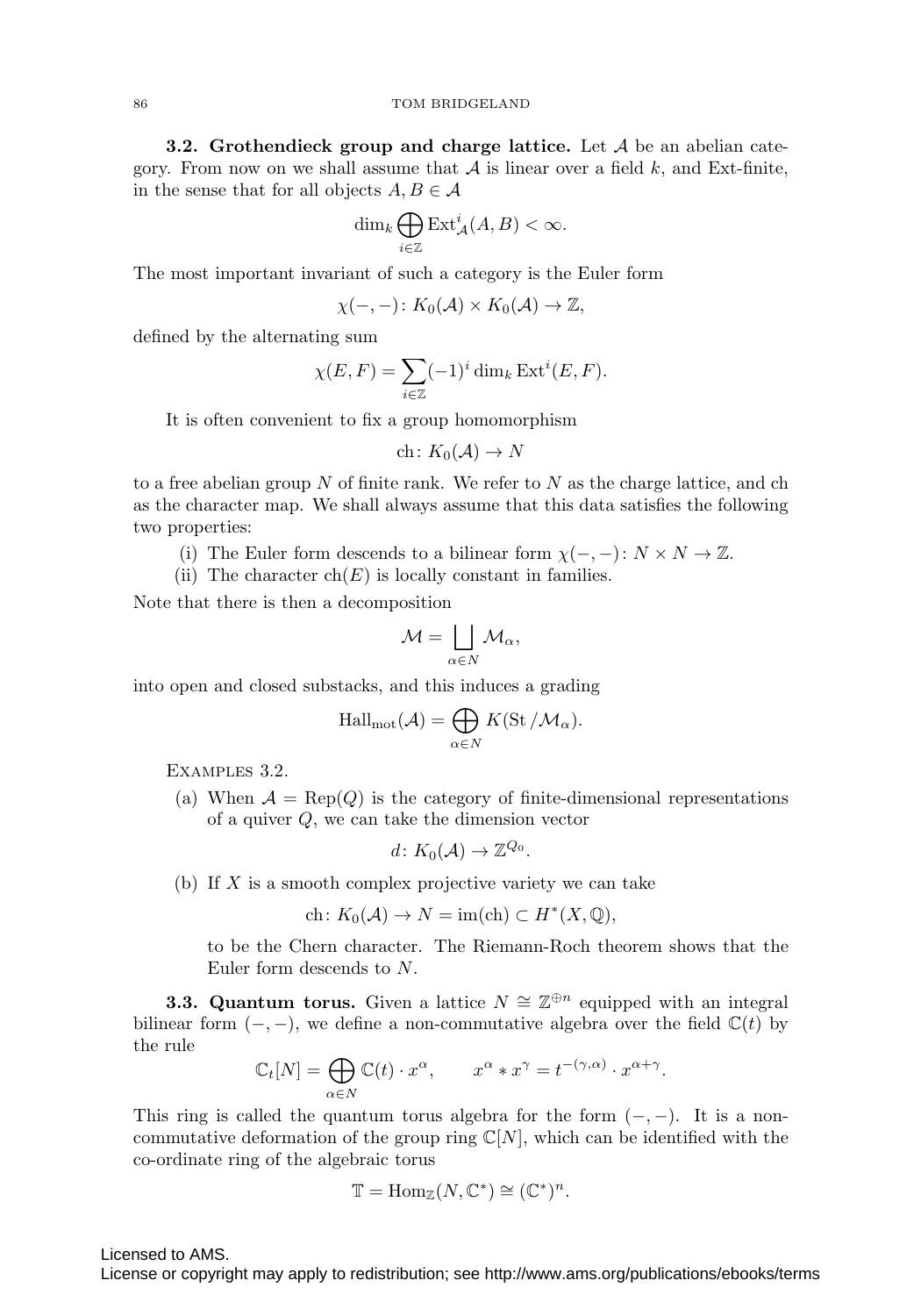Choosing a basis  $(e_1, \dots, e_n)$  for the group N gives an identification

$$
\mathbb{C}[N] = \mathbb{C}[x_1^{\pm 1}, \cdots, x_n^{\pm 1}].
$$

The basis elements  $(e_1, \dots, e_n)$  span a positive cone  $N_+ \subset N$ , and we often need the associated completion

$$
\mathbb{C}[[N_+]] \cong \mathbb{C}[[x_1, \cdots, x_n]].
$$

We define the completed quantum torus algebra  $\mathbb{C}_q[[N_+]]$  in the same way.

**3.4. Integration map: hereditary case.** The existence of integration maps is completely elementary when the category  $A$  is hereditary, that is when

$$
\text{Ext}^i_{\mathcal{A}}(M,N) = 0, \quad i > 1.
$$

We first consider the case of finitary Hall algebras, and hence assume that  $\mathcal A$  satisfies the finiteness conditions of Section [2.1.](#page-4-0) The following result was first proved by Reineke [**[35](#page-25-5)**, Lemma 6.1] in the case of representations of quivers.

<span id="page-12-1"></span>LEMMA 3.3. When  $A$  is hereditary there is an algebra homomorphism

$$
\mathcal{I}: \ \text{Hall}_{\text{fly}}(\mathcal{A}) \to \mathbb{C}_t[N]|_{t=\sqrt{q}}, \qquad \mathcal{I}(f) = \sum_{E \in \mathcal{A}} \frac{f(E)}{|\text{Aut}(E)|} \cdot x^{\text{ch}(E)},
$$

whose codomain is the quantum torus for the form  $2\chi(-,-)$ , specialised at  $t = \sqrt{q}$ .

PROOF. Recall the elements  $\kappa_E = |\text{Aut}(E)| \cdot \delta_E$ , and the identity

$$
\kappa_A * \kappa_C = \sum_B \frac{|\operatorname{Ext}^1(C, A)_B|}{|\operatorname{Hom}(C, A)|} \cdot \kappa_B
$$

of Lemma [2.2.](#page-4-1) Since  $\mathcal{I}(\kappa_E) = x^{\text{ch}(E)}$ , the result follows immediately from the identity

<span id="page-12-0"></span>(4) 
$$
\dim_k \operatorname{Ext}^1(C, A) - \dim_k \operatorname{Hom}(C, A) = -\chi(C, A),
$$

which is implied by the hereditary assumption.  $\Box$ 

Similar results hold in the motivic case. For example Joyce proved [**[19](#page-24-16)**, Theorem 6.1] that when  $A = \text{Rep}(Q)$  is the category of representations of a quiver without relations, or when  $\mathcal{A} = \text{Coh}(X)$  with X a curve, there is an algebra map

$$
\mathcal{I} \colon \operatorname{Hall}_{\operatorname{mot}}(\mathcal{A}) \to \mathbb{C}_q[N], \quad \mathcal{I}([S \to \mathcal{M}_\alpha]) = \chi_t(S) \cdot x^\alpha,
$$

to the quantum torus algebra for the form  $2\chi(-,-)$ . The basic reason is as for the previous result: the identity [\(4\)](#page-12-0) implies that the fibres of the map  $(a, c)$ :  $\mathcal{M}^{(2)} \rightarrow$  $\mathcal{M} \times \mathcal{M}$  in the crucial diagram [\(3\)](#page-8-0) have Poincaré invariant  $t^{-2\chi(\gamma,\alpha)}$  over points in the substack  $\mathcal{M}_{\alpha} \times \mathcal{M}_{\gamma}$ .

<span id="page-12-2"></span>REMARK 3.4. In the hereditary case it is often more convenient to skewsymmetrise the Euler form by writing

$$
\langle \alpha, \beta \rangle = \chi(\alpha, \beta) - \chi(\beta, \alpha).
$$

Twisting the integration map by defining

$$
\mathcal{I}(f) = \sum_{E \in \mathcal{A}} t^{\chi(E,E)} \cdot \frac{f(E)}{|\operatorname{Aut}(E)|} \cdot x^{\operatorname{ch}(E)}
$$

Licensed to AMS.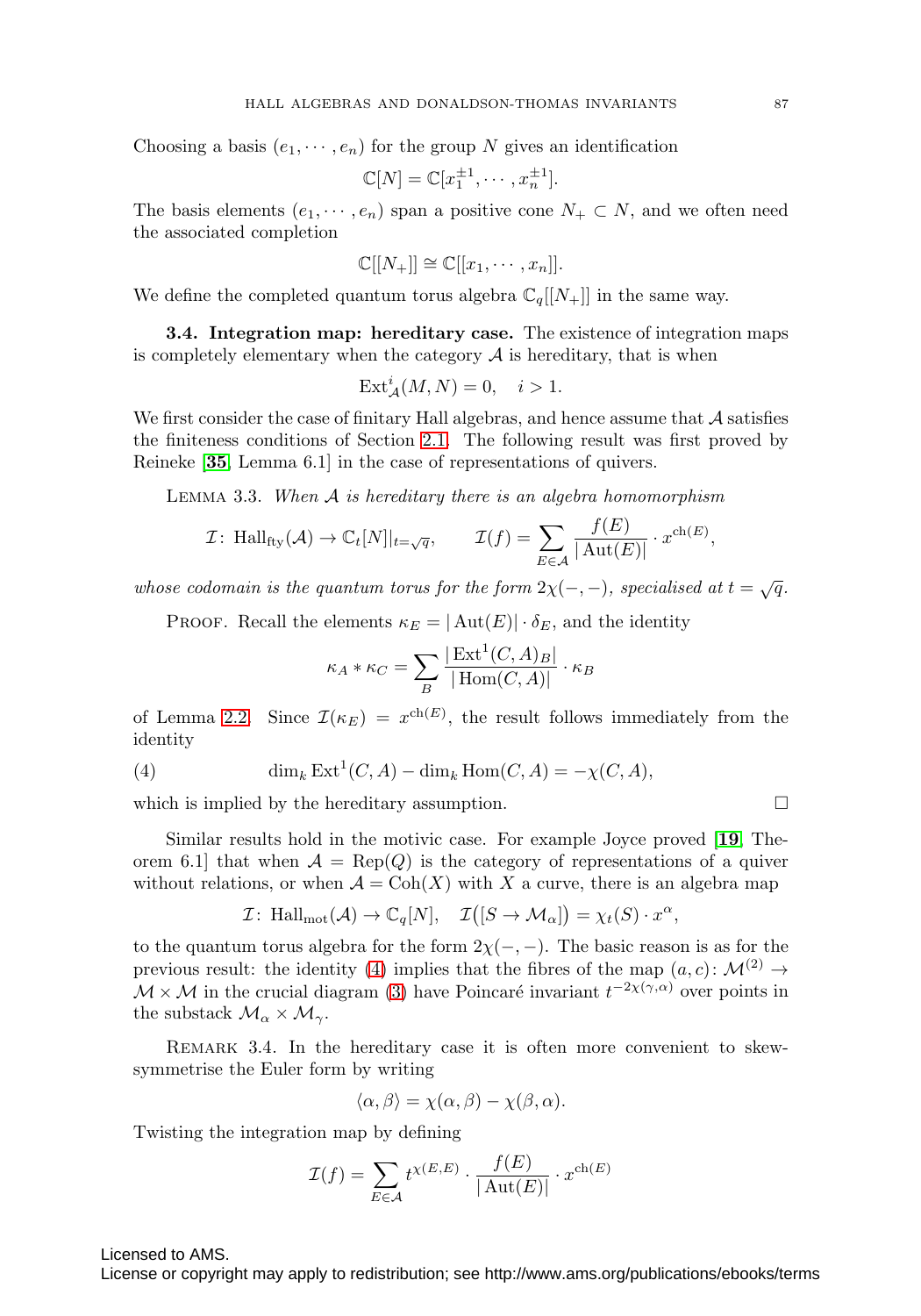then gives a ring homomorphism to the quantum torus algebra defined by the form  $\langle -, - \rangle$ . In the finitary case, when  $\mathcal{A} = \text{Vect}_k$  is the category of vector spaces, the resulting map coincides with that of Section [2.2.](#page-5-1)

**3.5. Integration map:**  $CY_3$  **case.** Suppose that  $A = \text{Coh}(X)$  is the category of coherent sheaves on a complex projective Calabi-Yau threefold. Note that the Euler form is skew-symmetric in this case. Kontsevich and Soibelman [**[27](#page-24-6)**, Section 6] construct an algebra map

<span id="page-13-1"></span>(5) 
$$
\mathcal{I}: \text{Hall}_{\text{mot}}(\mathcal{A}) \to \mathbb{C}_t[N],
$$

whose target is the quantum torus for the Euler form. In fact, much more generally, Kontsevich and Soibelman define an integration map whose target is a version of the quantum torus based on a ring of motives, but we shall completely ignore such generalizations here. The definition of this map involves motivic vanishing cycles, which are beyond the author's competence to explain. There are also some technical problems, for example the existence of orientation data [**[27](#page-24-6)**, Section 5].

Joyce developed a less ambitious but completely rigorous framework which is sufficient for applications to classical DT invariants. This was repackaged in [**[7](#page-23-7)**] in terms of a morphism of Poisson algebras, which can be thought of as the semiclassical limit of Kontsevich and Soibelman's map. In fact, there are two versions of the story, depending on a choice of sign  $\epsilon \in \{\pm 1\}$ . The sign  $+1$  leads to naive DT invariants, whereas −1 gives genuine DT invariants.

We first introduce the semi-classical limit of the algebra  $\mathbb{C}_t[N]$  at  $t = \epsilon$ : this is a commutative Poisson algebra

$$
\mathbb{C}_{\epsilon}[N] = \bigoplus_{\gamma} \mathbb{C} \cdot x^{\gamma}
$$

with product and bracket given by

$$
x^{\alpha} \cdot x^{\gamma} = \lim_{t \to \epsilon} (x^{\alpha} * x^{\gamma}) = \epsilon^{\langle \alpha, \gamma \rangle} \cdot x^{\alpha + \gamma},
$$

$$
\{x^{\alpha}, x^{\gamma}\} = \lim_{t \to \epsilon} \left(\frac{x^{\alpha} * x^{\gamma} - x^{\gamma} * x^{\alpha}}{t^2 - 1}\right) = \langle \alpha, \gamma \rangle \cdot x^{\alpha} \cdot x^{\gamma}.
$$

The next step is to introduce a similar semi-classical limit of the motivic Hall algebra [**[7](#page-23-7)**, Section 5]. One first defines a subalgebra of 'regular' elements

(6) 
$$
\text{Hall}_{\text{reg}}(\mathcal{A}) \subset \text{Hall}_{\text{mot}}(\mathcal{A}).
$$

To a first approximation it is the subspace spanned by the symbols  $|X \to M|$  in which X is a scheme, rather than a stack. The limit as  $t \to \epsilon$  can then be taken exactly as above to give a commutative Poisson algebra called the semi-classical Hall algebra  $\text{Hall}_{\text{sc}}(\mathcal{A})$ .

One can now define a morphism of Poisson algebras

<span id="page-13-0"></span>(7) 
$$
I_{\epsilon}: \text{ Hall}_{\text{sc}}(\mathcal{A}) \to \mathbb{C}_{\epsilon}[N_{+}]
$$

by the formula

$$
\mathcal{I}([S \xrightarrow{f} \mathcal{M}_{\alpha}]) = \begin{cases} e(S) \cdot x^{\alpha} & \text{if } \epsilon = +1, \\ e(S; f^{*}(\nu)) \cdot x^{\alpha} & \text{if } \epsilon = -1, \end{cases}
$$

where  $\nu \colon \mathcal{M} \to \mathbb{Z}$  is the Behrend function appearing in the definition of DT invariants.

### Licensed to AMS.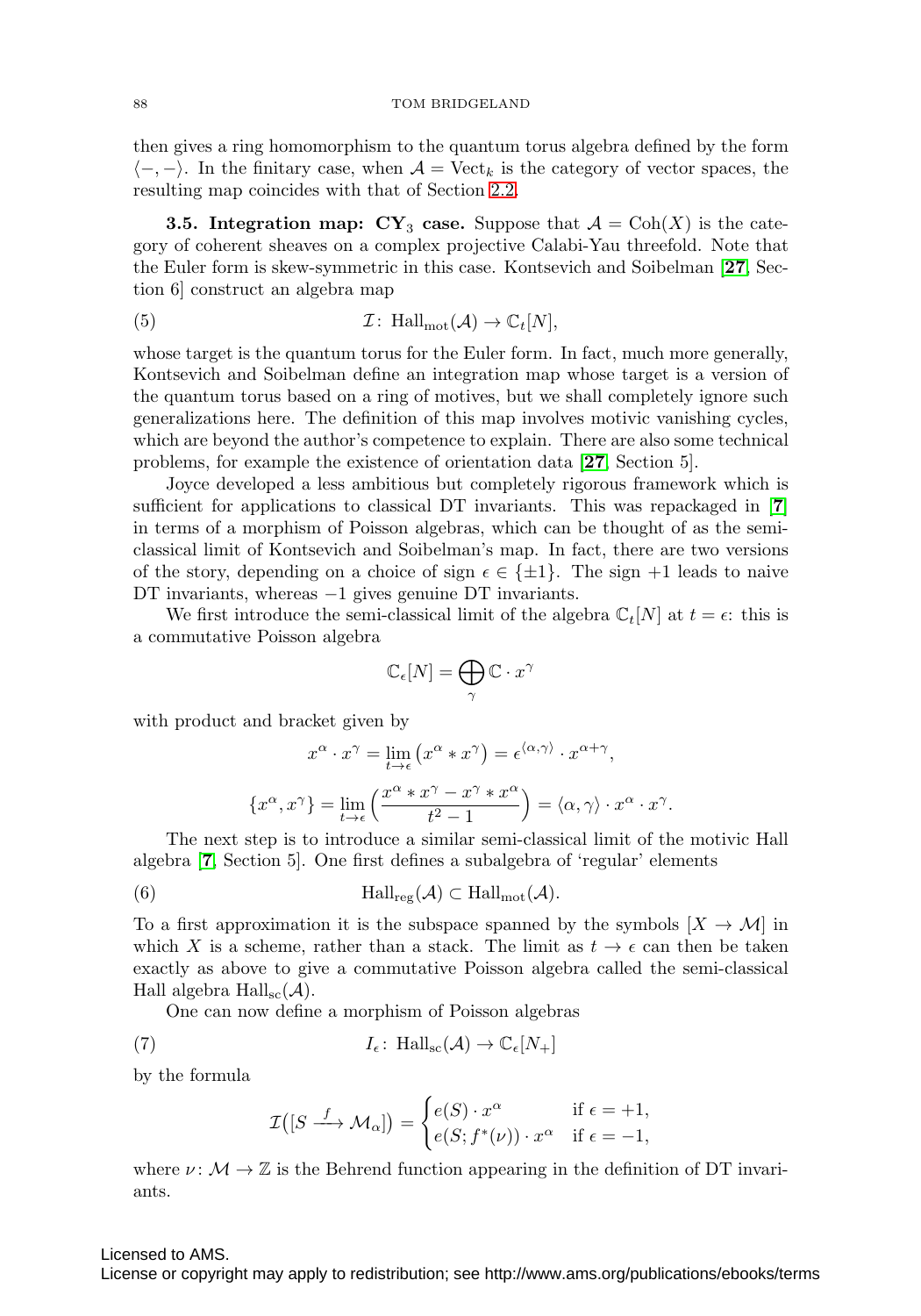When  $\epsilon = 1$ , the fact that  $\mathcal{I}_{\epsilon}$  is a Poisson map just requires the identity

$$
\chi(A, C) = (\dim_{\mathbb{C}} \operatorname{Ext}_{\mathcal{A}}^1(C, A) - \dim_{\mathbb{C}} \operatorname{Hom}_{\mathcal{A}}(C, A)) - (\dim_{\mathbb{C}} \operatorname{Ext}_{\mathcal{A}}^1(A, C) - \dim_{\mathbb{C}} \operatorname{Hom}_{\mathcal{A}}(A, C)),
$$

which follows from the CY<sub>3</sub> assumption. In the case  $\epsilon = -1$ , one also needs some identities involving the Behrend function proved by Joyce and Song [**[24](#page-24-7)**, Theorem 5.11].

**Notes.** The first occurrence of an integration map is perhaps in Reineke's paper [**[35](#page-25-5)**]. This was generalised to the setting of motivic Hall algebras by Joyce [**[19](#page-24-16)**, Section 6]. Joyce also constructed an integration map in the CY<sup>3</sup> case that is a map of Lie algebras. It was Kontsevich and Soibelman's remarkable insight [**[27](#page-24-6)**] that incorporating vanishing cycles could lead to an integration map which is a homomorphism of algebras. Following this, Joyce and Song [**[24](#page-24-7)**] were able to incorporate the Behrend function into Joyce's Lie algebra map. The interpretation in terms of semi-classical limits and Poisson algebras can be found in [**[7](#page-23-7)**].

## **4. Generalized DT invariants**

One of the most important aspects of the work of Joyce, and of Kontsevich and Soibelman, is the generalization of Donaldson-Thomas invariants associated to moduli spaces of stable sheaves developed in [**[42](#page-25-0)**] to the case when there exist strictly semistable objects. The resulting invariants satisfy a wall-crossing formula which controls their behaviour under change of stability condition. Here we give a brief outline of these constructions and explain the simplest examples.

**4.1. The problem.** Let X be a smooth projective Calabi-Yau threefold, and set  $\mathcal{A} = \text{Coh}(X)$ . Fix a polarization of X and a class  $\alpha \in N$ , and consider the stack

 $\mathcal{M}^{ss}(\alpha) = \{ E \in \text{Coh}(X) : E \text{ is Gieseker semistable with } ch(E) = \alpha \}.$ 

We also consider the unions of these stacks given by sheaves of a fixed slope

 $\mathcal{M}^{ss}(\mu) = \{ E \in \text{Coh}(X) : E \text{ is Gieseker semistable of slope } \mu(E) = \mu \}.$ 

Note that we consider the zero object to be semistable of all slopes  $\mu$ .

In the case when  $\alpha$  is primitive, and the polarization is general, the stack  $\mathcal{M}^{\rm ss}(\alpha)$  is a  $\mathbb{C}^*$ -gerbe over its coarse moduli space  $M^{\rm ss}(\alpha)$ , and we can set

$$
\mathrm{DT}^{\mathrm{naive}}(\alpha) = e(M^{\mathrm{ss}}(\alpha)) \in \mathbb{Z}.
$$

Genuine DT invariants, as defined by Thomas [**[42](#page-25-0)**], are defined using virtual cycles, or by a weighted Euler characteristic as before. The problem is then to generalize these invariants to arbitrary classes  $\alpha \in N$ . It turns out that even if one is only interested in the invariants  $DT(\alpha)$  for primitive  $\alpha$ , to understand the behaviour of these invariants as the polarization  $\ell$  is varied, one in fact needs to treat all  $\alpha$ simultaneously.

For a general class  $\alpha \in N$ , the moduli stack  $\mathcal{M}^{ss}(\alpha)$  at least has a well-defined Poincaré function

$$
q\text{-DT}^{\text{naive}}(\alpha) = \chi_t(\mathcal{M}^{ss}(\alpha)) \in \mathbb{Q}(t),
$$

which we can view as a kind of naive quantum DT invariant. When  $\alpha$  is primitive, the fact that  $\mathcal{M}^{\text{ss}}(\alpha)$  is a C<sup>\*</sup>-gerbe over the coarse moduli space  $M^{\text{ss}}(\alpha)$ , together with Remark  $3.1(a)$ , implies that

DT<sup>naive</sup>
$$
(\alpha) = \lim_{t \to 1} (t^2 - 1) \cdot \mathbf{q} \cdot DT^{\text{naive}}(\alpha) \in \mathbb{Z}.
$$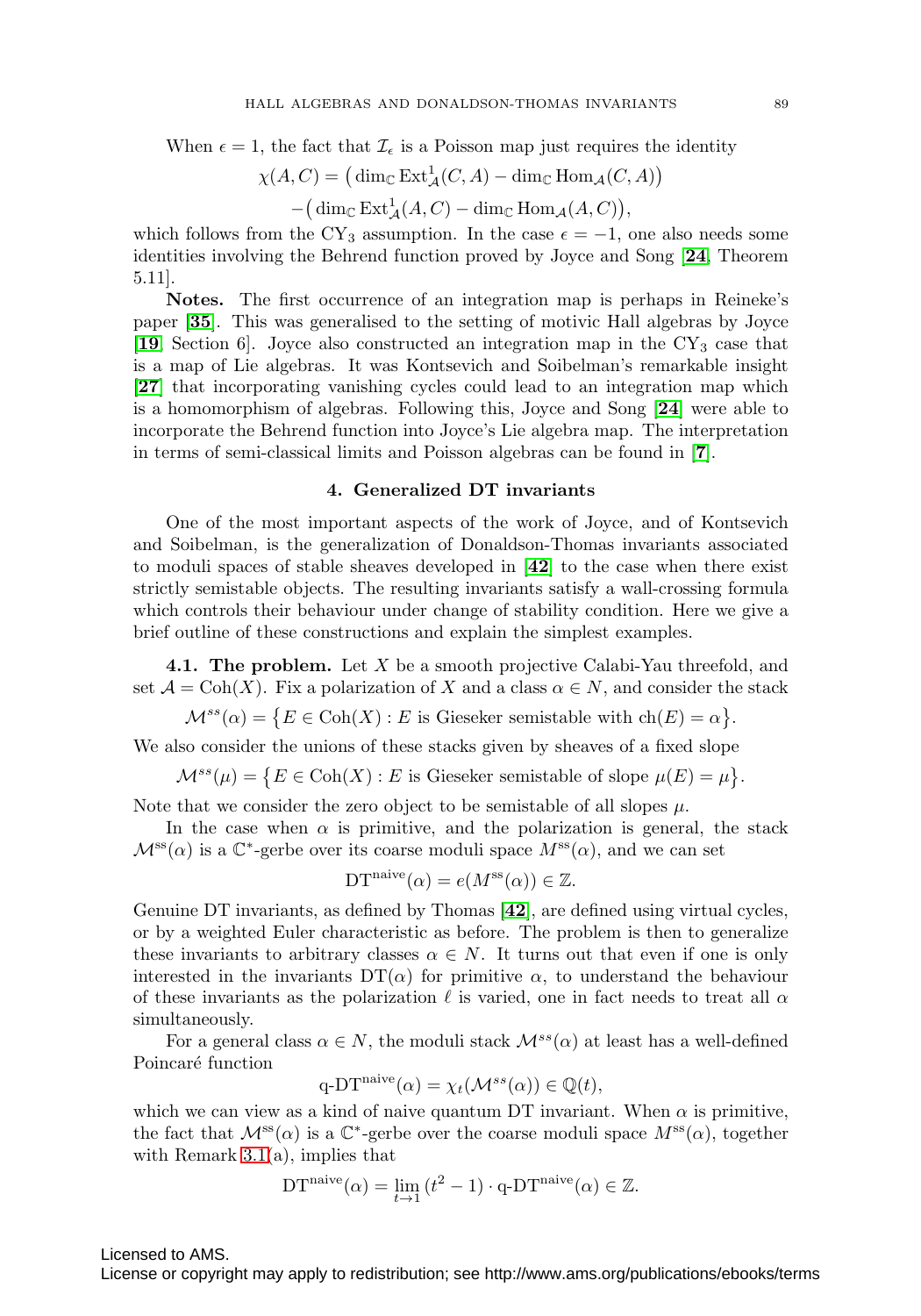#### 90 TOM BRIDGELAND

In general however, q-DT<sup>naive</sup>( $\alpha$ ) has higher-order poles at  $t = 1$ , so it is not immediately clear how to define  $DT<sup>naive</sup>(\alpha)$ .

**4.2. The solutions.** Joyce [**[22](#page-24-5)**] worked out how to define invariants

$$
DTnaive(\alpha) \in \mathbb{Q}
$$

for arbitrary classes  $\alpha \in N$ , and showed that they satisfy a wall-crossing formula as the polarization is varied. Incorporating the Behrend function into Joyce's framework leads to generalized DT invariants  $DT(\alpha) \in \mathbb{Q}$  also satisfying a wall-crossing formula [**[24](#page-24-7)**]. These results rely on a very deep result [**[20](#page-24-17)**, Theorem 8.7] known as the no-poles theorem, which implies that the element

$$
[\mathbb{C}^*] \cdot \log ([\mathcal{M}^{\text{ss}}(\mu) \subset \mathcal{M}]) \in \text{Hall}_{\text{mot}}^{\wedge}(\mathcal{A}),
$$

obtained by applying the Taylor expansion of  $log(1 + x)$ , lies in the subalgebra  $\text{Hall}_{reg}^{\wedge}(\mathcal{A})\subset \text{Hall}_{mot}^{\wedge}(\mathcal{A})$  discussed above. (Recall that  $\mathcal{M}^{ss}(\mu)$  includes a component corresponding to the zero object). Applying the Poisson integration map [\(7\)](#page-13-0) to this element then leads to a generating function

$$
\mathop{\rm DT}\nolimits_\mu=\lim_{q\to 1}(q-1)\cdot\log\, \mathop{\rm q}\nolimits\text{-}\mathop{\rm DT}\nolimits_\mu\in\mathbb{C}[[N_+]]
$$

whose coefficients are the required invariants.

In a different approach, Kontsevich and Soibelman [**[27](#page-24-6)**] use motivic vanishing cycles to define genuine quantum DT invariants, which are again rational functions

$$
q-DT(\alpha) \in \mathbb{Q}(t).
$$

In fact they do much more: they define motivic invariants lying in the ring  $K(\mathcal{S}t/\mathbb{C})$ , but we shall suppress this extra level of complexity here. Note however that these results rely on the currently unproven existence of orientation data. In terms of the map [\(5\)](#page-13-1), one first considers

$$
\mathrm{q}\text{-}\mathrm{DT}_{\mu}=\mathcal{I}\big([\mathcal{M}^{ss}(\mu)\subset \mathcal{M}]\big) \in \mathbb{C}_{t}[[N_{+}]],
$$

and sets q-DT( $\alpha$ ) to be the coefficient of  $x^{\alpha}$ . Kontsevich and Soibelman [[27](#page-24-6), Section 7] also formulated a conjecture, closely related to Joyce's no-poles theorem, which states that

$$
DT_{\mu} = (t^2 - 1) \cdot \log q - DT_{\mu} \in \mathbb{C}_t[[N_+]]
$$

should be regular at  $t = 1$ . Assuming this, one can recover Joyce's invariants by setting  $t = 1$ .

Conjugation by the quantum DT generating function give rise to an automorphism of the quantum torus algebra

$$
q - S_{\mu} = \mathrm{Ad}_{q - DT(\mu)}(-) \in \mathrm{Aut} \, \mathbb{C}_t[[N_+]].
$$

The no-poles conjecture implies that this automorphism has a well-defined limit at  $t = 1$  which is the Poisson automorphism

$$
\mathbb{S}_{\mu} = \exp \{DT_{\mu}, -\} \in \operatorname{Aut} \mathbb{C}[[N_{+}]].
$$

Geometrically, this can be thought of as the action of the time 1 flow of the Hamiltonian vector field generated by the DT generating function  $DT_{\mu}$ .

### Licensed to AMS.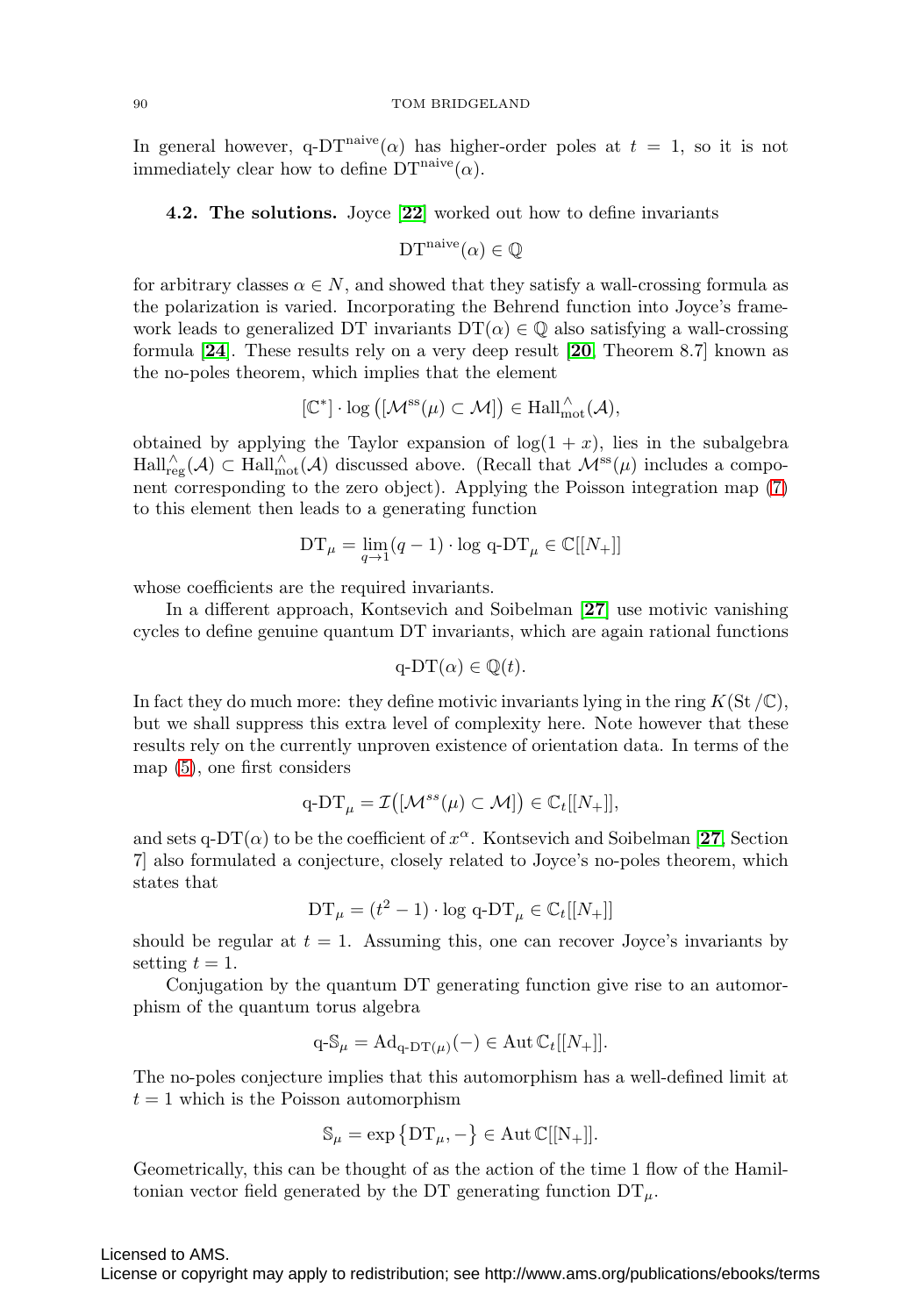**4.3. Example: a single spherical bundle.** Suppose we are in the simplest possible situation when there is a unique stable bundle E of slope  $\mu$ , which is moreover rigid, i.e. satisfies  $\text{Ext}^1_X(S, S) = 0$ . Serre duality implies that S is in fact spherical. The category of semistable sheaves of slope  $\mu$  is then equivalent to the category of finite-dimensional vector spaces, so

$$
\mathcal{M}^{ss}(\mu) = \{ E^{\oplus n} : n \geqslant 0 \} \cong \bigsqcup_{n \geqslant 0} \text{BGL}(n, \mathbb{C}).
$$

The Kontsevich-Soibelman integration map for this category is closely related to the ring homomorphism I considered in Section [2.2.](#page-5-1) Setting  $\alpha = ch(E) \in N$  we can compute

(a) The quantum DT generating function is

$$
\mathrm{q}\text{-DT}_{\mu} = \sum_{n\geqslant 0} \frac{q^{n/2} \cdot x^{n\alpha}}{(q^n - 1) \cdots (q-1)} \in \mathbb{C}_q[[N_+]],
$$

 $n\!\geqslant\!1$ 

 $x^{n\alpha}$  $\frac{5}{n^2}$ ,

where  $q = t^2$ . We recognise the quantum dilogarithm  $\mathbb{E}_q(x^{\alpha})$ . (b) The classical DT generating function is

 $DT_{\mu} = \lim_{t \to 1} (t^2 - 1) \cdot \log \mathbb{E}_q(x^{\alpha}) = \sum_{n \geq 1}$ 

and we conclude that  $DT(n\alpha)=1/n^2$ .

(c) The Poisson automorphism  $\mathbb{S}_{\mu} \in \text{Aut} \mathbb{C}[[N_{+}]]$  is

<span id="page-16-1"></span>(8) 
$$
\mathbb{S}_{\mu}(x^{\beta}) = \exp\left\{\sum_{n\geqslant 1}\frac{x^{n\alpha}}{n^2}, -\right\}(x^{\beta}) = x^{\beta} \cdot (1 \pm x^{\alpha})^{\langle \alpha, \beta \rangle}.
$$

The right-hand side of this identity [\(8\)](#page-16-1) should be expanded as a power series to give an element of  $\mathbb{C}[[N_+]]$ . However we can also view  $\mathbb{S}_{\mu}$  as defining a birational automorphism of the Poisson torus T. Viewed this way, it is the basic example of a cluster transformation.

<span id="page-16-0"></span>**4.4. Stability conditions.** We shall now move on to discussing the behaviour of DT invariants under changes of stability parameters. Although the results apply perfectly well to the context of Gieseker stability, the picture is perhaps clearer for stability conditions in the sense of [**[5](#page-23-9)**] which we now review. We fix an abelian category A throughout.

DEFINITION 4.1. A stability condition on A is a map of groups  $Z: K_0(\mathcal{A}) \to \mathbb{C}$ such that

$$
0 \neq E \in \mathcal{A} \implies Z(E) \in \bar{\mathbb{H}},
$$

where  $\mathbb{\bar{H}} = \mathbb{H} \cup \mathbb{R}_{\leq 0}$  is the semi-closed upper half-plane.

The phase of a nonzero object  $E \in \mathcal{A}$  is

$$
\phi(E) = \frac{1}{\pi} \arg Z(E) \in (0, 1],
$$

A nonzero object  $E \in \mathcal{A}$  is said to be Z-semistable if

$$
0 \neq A \subset E \implies \phi(A) \leq \phi(E).
$$

We let  $\mathcal{P}(\phi) \subset \mathcal{A}$  be the full additive subcategory of  $\mathcal{A}$  consisting of the nonzero Z-semistable objects of phase  $\phi$ , together with the zero objects.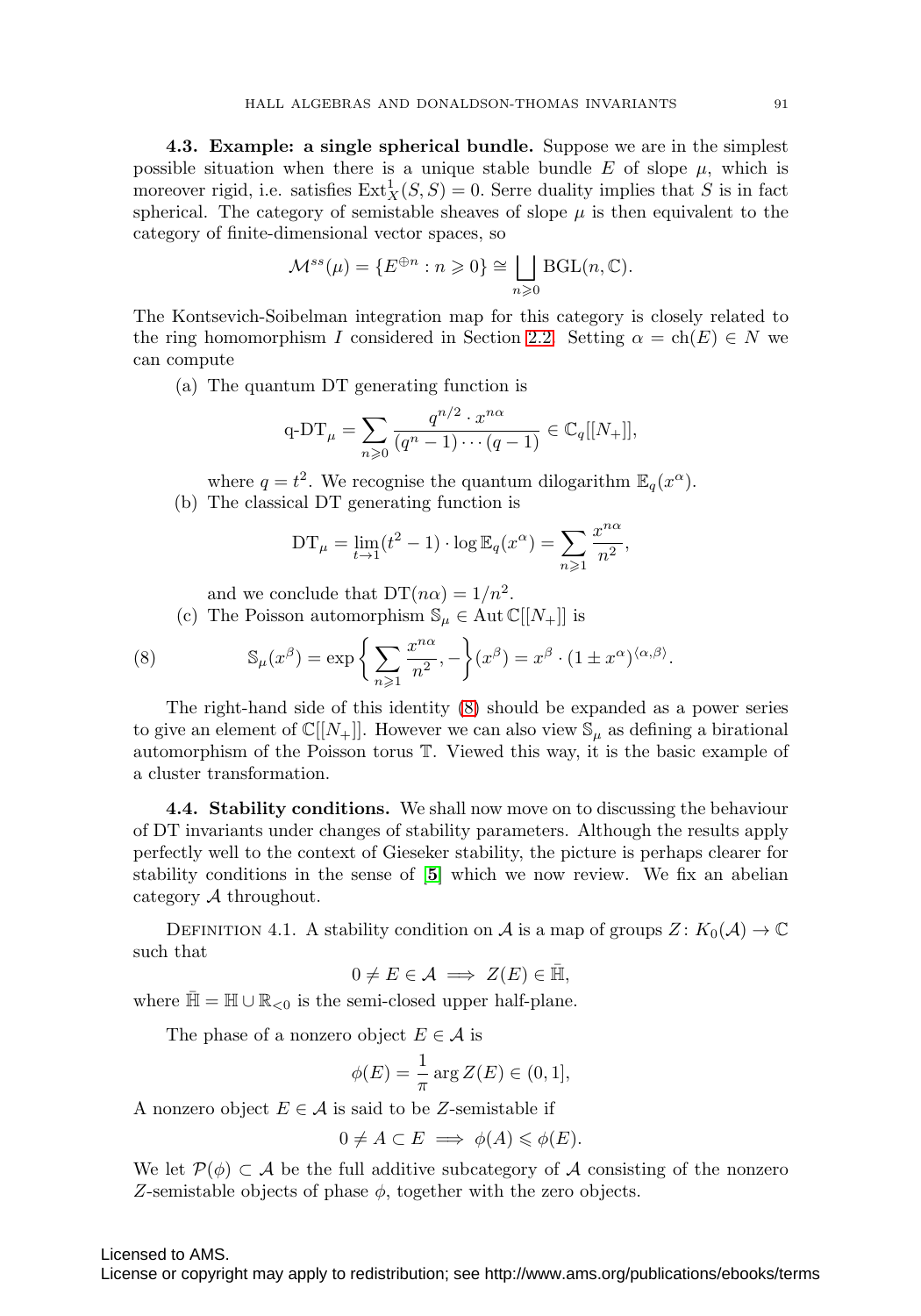

FIGURE 1. Central charges and phases

We say that a stability condition  $Z$  has the Harder-Narasimhan property if every object  $E \in \mathcal{A}$  has a filtration

$$
0 = E_0 \subset E_1 \subset \cdots \subset E_n \subset E
$$

such that each factor  $F_i = E_i/E_{i-1}$  is nonzero and Z-semistable and

$$
\phi(F_1) > \cdots > \phi(F_n).
$$

Existence of such filtrations is a fairly weak condition: for example if  $A$  is of finite length (Artinian and Noetherian) it is automatic. When they exist, Harder-Narasimhan filtrations are necessarily unique, because the usual argument shows that if  $F_1, F_2$  are Z-semistable then

$$
\phi(F_1) > \phi(F_2) \implies \text{Hom}_{\mathcal{A}}(F_1, F_2) = 0,
$$

<span id="page-17-0"></span>and another standard argument then gives uniqueness.

**4.5. Wall-crossing identity.** Let us consider the wall-crossing formula in the finitary context. So assume that  $A$  is an abelian category satisfying the strong finiteness conditions of Section [2.1.](#page-4-0) Let us also equip  $A$  with a stability condition Z having the Harder-Narasimhan property. Let

$$
\delta^{\rm ss}(\phi)\in\operatorname{Hall}^{\wedge}_{\operatorname{fty}}(\mathcal{A})
$$

be the characteristic function of the subcategory  $\mathcal{P}(\phi) \subset \mathcal{A}$ . We define the element  $\delta_{\mathcal{A}} \in \text{Hall}_{\text{fly}}^{\wedge}(\mathcal{A})$  as in Section [2.1.](#page-4-0) The following crucial result was first proved by Reineke [**[35](#page-25-5)**].

<span id="page-17-1"></span>Lemma 4.2. There is an identity

$$
\delta_{\mathcal{A}} = \prod_{\phi \in \mathbb{R}}^{\rightarrow} \delta^{\text{ss}}(\phi)
$$

in the Hall algebra  $\text{Hall}_{\text{fty}}^{\wedge}(\mathcal{A})$ , where the product is taken in descending order of phase.

PROOF. To make sense of the infinite product, we first write  $\delta^{\rm ss}(\phi) = 1 +$  $\delta^{\rm ss}(\phi)_+$  where  $\delta^{\rm ss}(\phi)_+$  is the characteristic function of the set of nonzero semistable objects of phase  $\phi$ . Then we can rewrite the infinite product as an infinite sum

$$
\prod_{\phi\in\mathbb{R}}^{\rightarrow} \delta^{\rm ss}(\phi) = \prod_{\phi\in\mathbb{R}}^{\rightarrow} (1+\delta^{\rm ss}_+(\phi)) = 1 + \sum_{k\geqslant 1} \sum_{\phi_1 > \dots > \phi_k} \delta^{\rm ss}_+(\phi_1) * \dots * \delta^{\rm ss}_+(\phi_k).
$$

Using the formula [\(1\)](#page-4-2) for multiple products in the Hall algebra, it is clear that evaluating the right-hand side on any object  $M \in \mathcal{A}$  produces a sum over the finitely many filtrations of  $M$ , each taken with coefficient 0 or 1. Moreover, a filtration

### Licensed to AMS.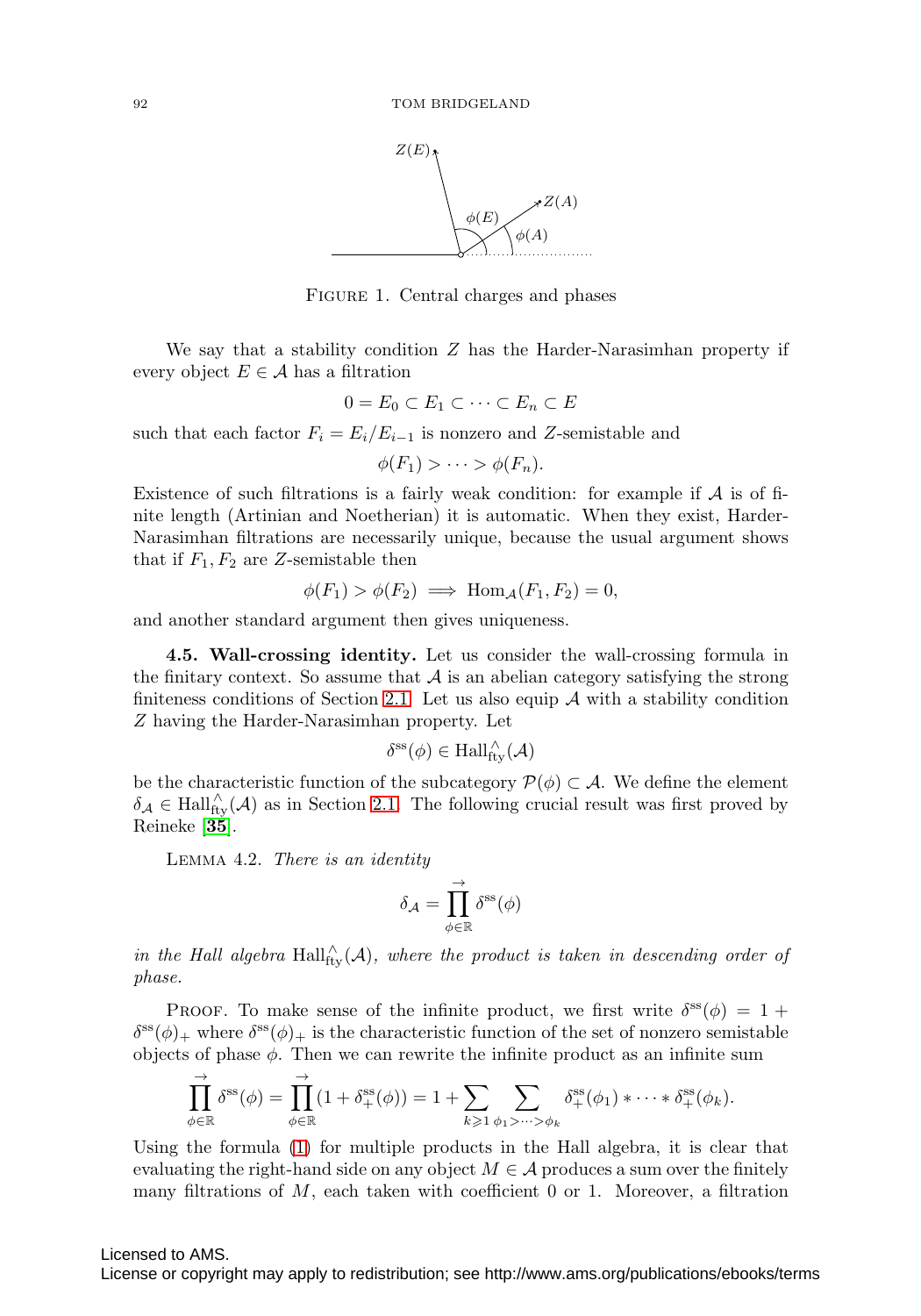has coefficient 1 precisely if its factors are Z-semistable with descending phase. The identity thus follows from existence and uniqueness of Harder-Narasimhan filtrations.  $\Box$ 

The left-hand side of the identity of Lemma [4.2](#page-17-1) is independent of the stability condition  $Z$ . Thus given two stability conditions on  $A$  we get a wall-crossing formula

<span id="page-18-0"></span>(9) 
$$
\prod_{\phi \in \mathbb{R}} \delta^{ss}(\phi, Z_1) = \prod_{\phi \in \mathbb{R}} \delta^{ss}(\phi, Z_2).
$$

If  $A$  is moreover hereditary we can then apply the integration map of Lemma [3.3](#page-12-1) to get an identity in the corresponding completed quantum torus algebra  $\mathbb{C}_t[[N_+]]$ . Considering the automorphisms of  $\mathbb{C}_t[[N_+]]$  given by conjugation of the two sides of [\(9\)](#page-18-0), and taking the limit as  $t \to 1$ , we also obtain an identity in the group of automorphisms of the Poisson algebra  $\mathbb{C}[[N^+]]$ . We will work through the simplest non-trivial example of this in the next subsection.

**4.6. Example: the**  $A_2$  **quiver.** Let  $Q$  be the  $A_2$  quiver: it has two vertices 1 and 2, and a single arrow from 1 to 2. Let  $A$  be the abelian category of finitedimensional representations of Q over the field  $k = \mathbb{F}_q$ . This category has exactly three indecomposable representations, which fit into a short exact sequence

$$
0 \longrightarrow S_2 \longrightarrow E \longrightarrow S_1 \longrightarrow 0.
$$

Here  $S_1$  and  $S_2$  are the simple representations at the vertices 1 and 2 respectively, and  $E$  is the unique indecomposable representation of dimension vector  $(1, 1)$ . We have  $N = K_0(\mathcal{A}) = \mathbb{Z}^{\oplus 2} = \mathbb{Z}[S_1] \oplus \mathbb{Z}[S_2]$ . As in Remark [3.4](#page-12-2) we consider the skew-symmetrised Euler form

$$
\langle (m_1, n_1), (m_2, n_2) \rangle = m_2 n_1 - m_1 n_2.
$$

The corresponding quantum torus algebra is

$$
\mathbb{C}_t[[N_+]] = \mathbb{C}\langle\langle x_1, x_2\rangle\rangle / (x_2 * x_1 - t^2 \cdot x_1 * x_2),
$$

and its semi-classical limit at  $t = 1$  is the Poisson algebra

$$
\mathbb{C}[[N_+]] = \mathbb{C}[[x_1, x_2]], \quad \{x_1, x_2\} = x_1 \cdot x_2.
$$

A stability condition on A is determined by the pair  $(Z(S_1), Z(S_2))$ , so the space of all such stability conditions is Stab( $\mathcal{A}$ ) ≅  $\mathbb{H}^2$ . There is a single wall

$$
\mathcal{W} = \{ Z \in \operatorname{Stab}(\mathcal{A}) : \operatorname{Im} Z(S_2) / Z(S_1) \in \mathbb{R}_{>0} \},
$$

where the object  $E$  is strictly semistable. The complement of this wall consists of two chambers: in one  $E$  is strictly stable, in the other it is unstable.

The wall-crossing formula in  $\mathbb{C}_t[[N_+]]$  becomes the identity

$$
\mathbb{E}_q(x_2) * \mathbb{E}_q(x_1) = \mathbb{E}_q(x_1) * \mathbb{E}_q(t \cdot x_1 * x_2) * \mathbb{E}_q(x_2),
$$

where  $q = t^2$  as usual. This is known as the pentagon identity for the quantum dilogarithm: see [**[26](#page-24-12)**, Section 1] for references. The semi-classical version of the wall-crossing formula is the cluster identity

$$
C_{(0,1)} \circ C_{(1,0)} = C_{(1,0)} \circ C_{(1,1)} \circ C_{(0,1)}.
$$
  

$$
C_{\alpha} : x^{\beta} \mapsto x^{\beta} \cdot (1 + x^{\alpha})^{\langle \alpha, \beta \rangle} \in \text{Aut } \mathbb{C}[[x_1, x_2]].
$$

It can be viewed in the group of birational automorphisms of  $(\mathbb{C}^*)^2$  which preserve the invariant symplectic form.

### Licensed to AMS.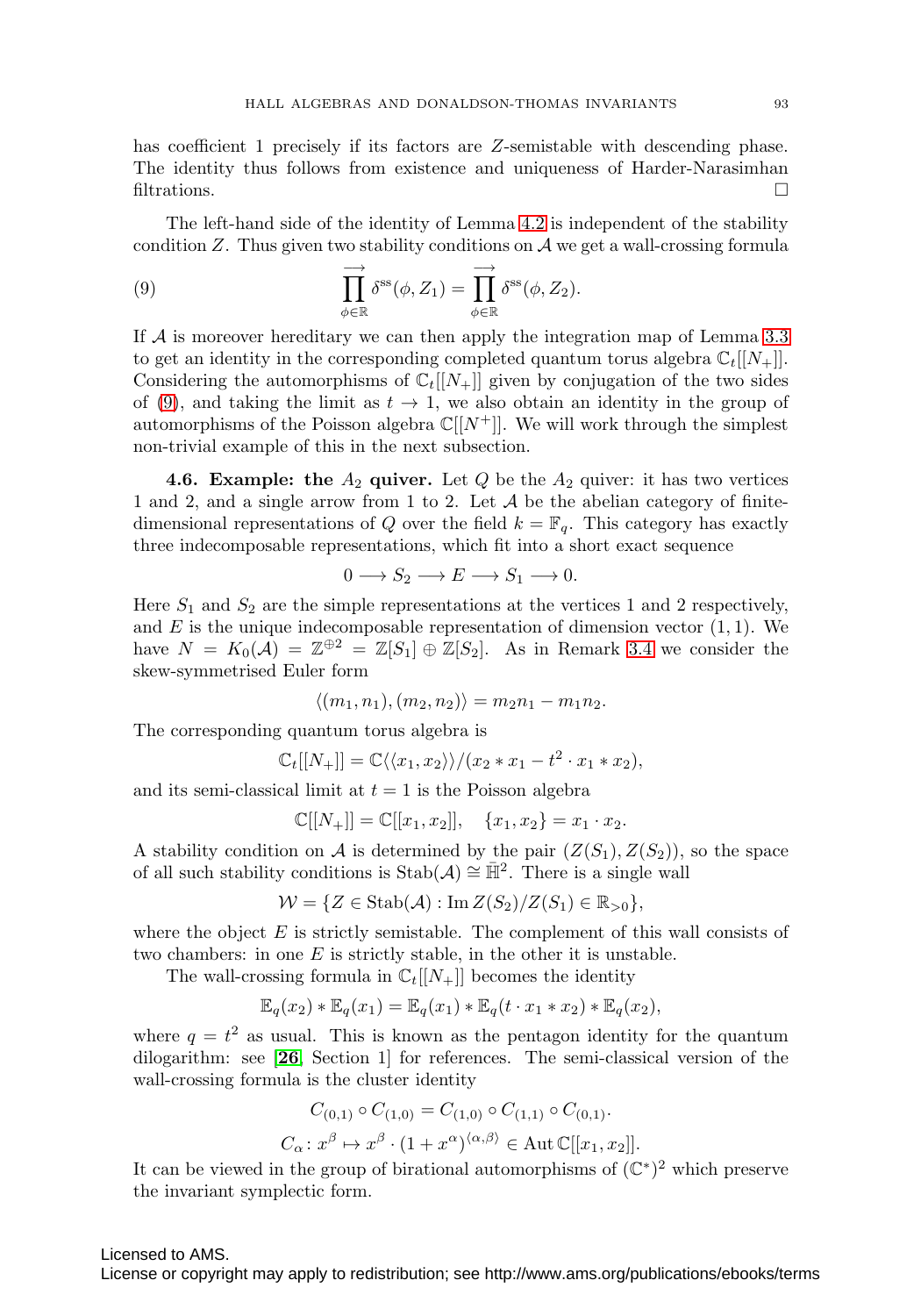

FIGURE 2. Wall-crossing for the  $A_2$  quiver.

**Notes.** The crucial observation that the existence and uniqueness of Harder-Narasimhan filtrations leads to an identity in the Hall algebra is due to Reineke [**[35](#page-25-5)**]. This idea was taken up by Joyce to give a wall-crossing formula for naive Donaldson-Thomas invariants [**[22](#page-24-5)**, Theorem 6.28]. Joyce's formula is combinatorially messy, although perfectly usable [**[44](#page-25-3)**, **[46](#page-25-1)**]. It was Kontsevich and Soibelman [**[27](#page-24-6)**] who uncovered the connection with cluster transformations. We recommend Keller's article [**[26](#page-24-12)**] for more on the wall-crossing formula in the context of representations of quivers.

#### **5. Framed invariants and tilting**

It often happens that the invariants in which one is interested relate to objects of an abelian category equipped with some kind of framing. For example, the Hilbert scheme parameterizes sheaves  $E \in \text{Coh}(X)$  equipped with a surjective map

$$
f\colon \mathcal{O}_X\twoheadrightarrow E.
$$

One immediate advantage is that the framing data eliminates all stabilizer groups, so the moduli space is a scheme, and therefore has a well-defined Euler characteristic. On the other hand it is less obvious how to consider wall-crossing in this framework: what is the stability condition which we should vary? In fact wallcrossing can often be achieved in this context by varying the t-structure on the derived category  $D^b \text{Coh}(X)$ . This has the effect of varying which maps f are considered to be surjective.

**5.1. T-structures and hearts.** We recall the definition of a bounded tstructure. Let D be a triangulated category.

DEFINITION 5.1. A heart  $A \subset D$  is a full subcategory such that:

- (a) Hom $(A[j], B[k]) = 0$  for all  $A, B \in \mathcal{A}$  and  $j > k$ .
- (b) for every object  $E \in D$  there is a finite filtration

$$
0 = E_m \to E_{m+1} \to \cdots \to E_{n-1} \to E_n = E
$$

with factors  $F_i = \text{Cone}(E_{i-1} \to E_i) \in \mathcal{A}[-j].$ 

In condition (b) the word filtration really means a finite sequence of triangles



Licensed to AMS.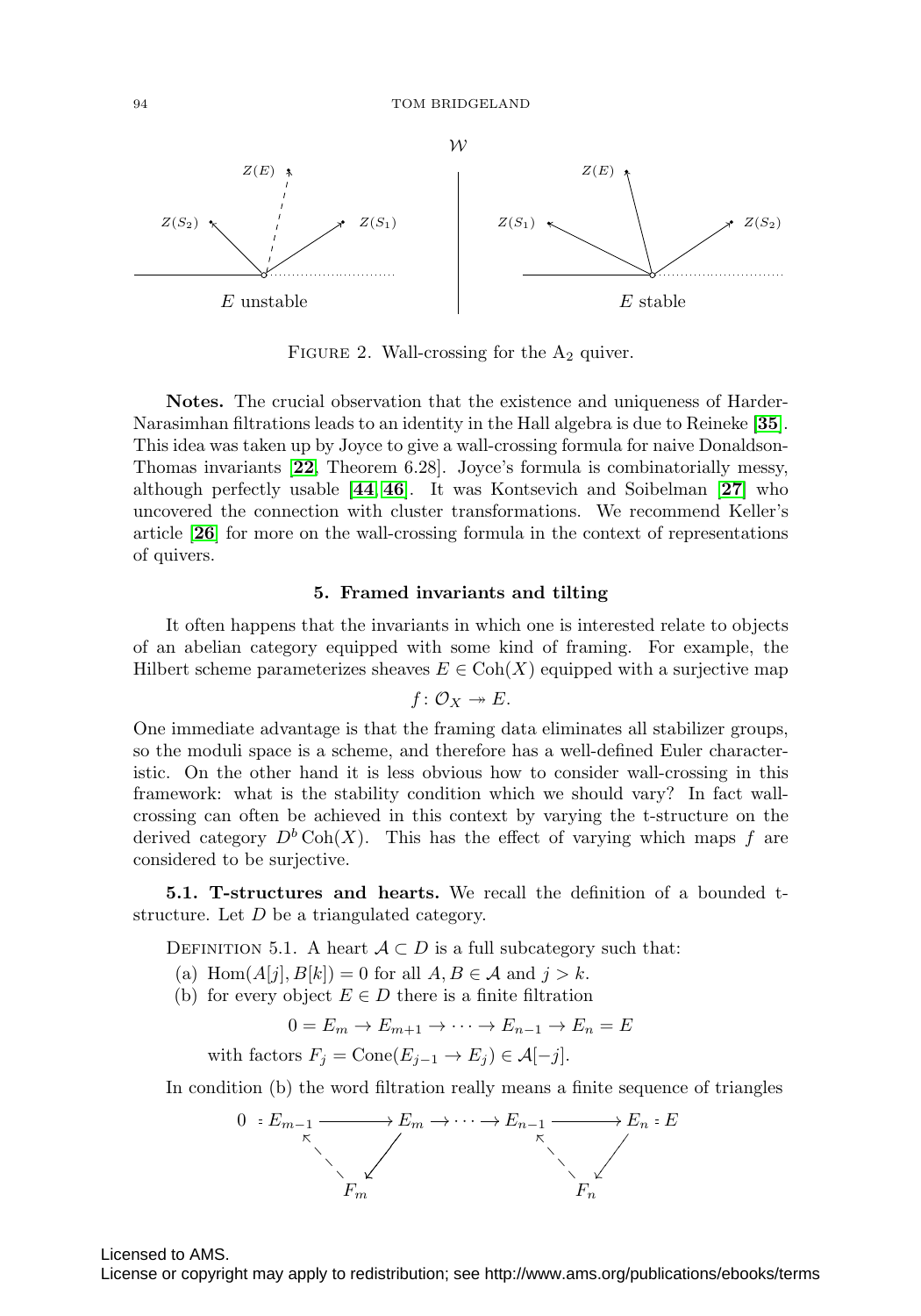

Figure 3. The 'film-strip' picture of a t-structure.



<span id="page-20-0"></span>FIGURE 4. Tilting a heart  $A \subset D$  at a torsion pair  $(\mathcal{T}, \mathcal{F}) \subset A$ .

with  $F_j \in \mathcal{A}[-j]$ .

It would be more standard to say that  $A \subset D$  is the heart of a bounded tstructure on D. But any such t-structure is determined by its heart. The basic example is  $A \subset D^b(A)$ . In analogy with that case we define

$$
H^j_{\mathcal{A}}(E) := F_j[j] \in \mathcal{A}.
$$

It follows from the above definition that  $A$  is in fact an abelian category. The short exact sequences in  $A$  are precisely the triangles in  $D$  all of whose terms lie in  $A$ . Finally, the inclusion functor gives a canonical identification  $K_0(\mathcal{A}) \cong K_0(D)$ .

**5.2. Tilting at torsion pairs.** We now explain how to tilt a heart at a torsion pair [**[13](#page-24-21)**]. This is an important method for obtaining new t-structures from old.

DEFINITION 5.2. Let A be an abelian category. A torsion pair  $(\mathcal{T}, \mathcal{F}) \subset \mathcal{A}$  is a pair of full subcategories such that:

(a) Hom $_A(T, F) = 0$  for  $T \in \mathcal{T}$  and  $F \in \mathcal{F}$ .

(b) for every object  $E \in \mathcal{A}$  there is a short exact sequence

 $0 \longrightarrow T \longrightarrow E \longrightarrow F \longrightarrow 0$ 

for some pair of objects  $T \in \mathcal{T}$  and  $F \in \mathcal{F}$ .

Suppose  $A \subset D$  is a heart, and  $(\mathcal{T}, \mathcal{F}) \subset A$  a torsion pair. We can define a new heart  $\mathcal{A}^{\sharp} \subset D$  such that an object  $E \in D$  lies in  $\mathcal{A}^{\sharp} \subset D$  precisely if

$$
H^0_{\mathcal{A}}(E) \in \mathcal{F}
$$
,  $H^1_{\mathcal{A}}(E) \in \mathcal{T}$ ,  $H^i_{\mathcal{A}}(E) = 0$  otherwise.

This process is illustrated in Figure [4.](#page-20-0) The heart  $A^{\sharp}$  is called the right tilt of the heart A at the torsion pair  $(\mathcal{T}, \mathcal{F})$ . The left tilt is the subcategory  $\mathcal{A}^{\sharp}[1]$ .

Licensed to AMS.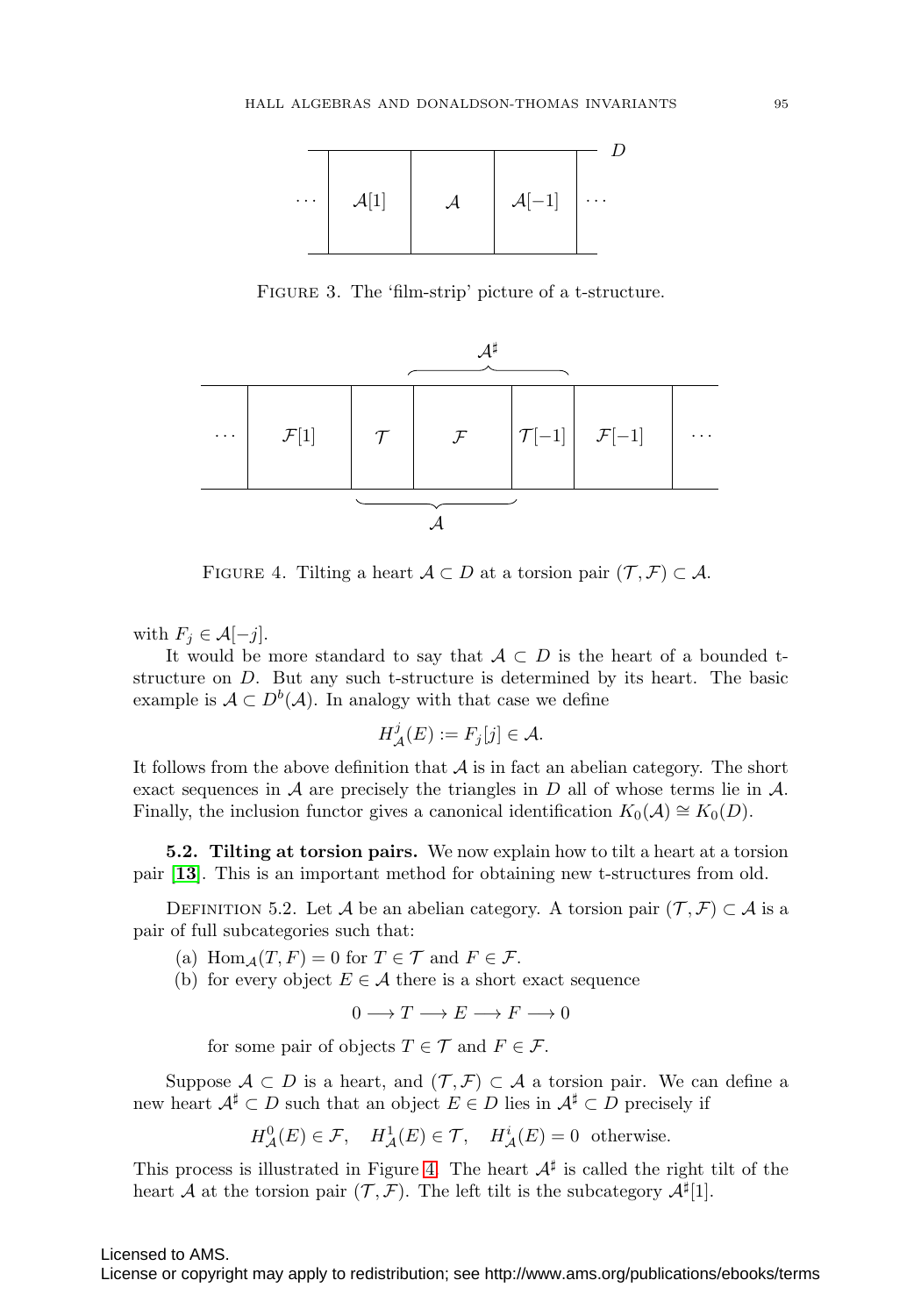**5.3. Examples of tilts.** Let us consider the right tilt of the standard heart

 $\mathcal{A} = \text{Coh}(X) \subset D^b \text{Coh}(X)$ 

with respect to the torsion pair

$$
\mathcal{T} = \{ E \in \text{Coh}(X) : \dim \text{supp}(E) = 0 \},
$$

$$
\mathcal{F} = \{ E \in \text{Coh}(X) : \text{Hom}_X(\mathcal{O}_x, E) = 0 \text{ for all } x \in X \}.
$$

Thus  $\mathcal T$  consists of zero-dimensional sheaves, and  $\mathcal F$  consists of sheaves with no zero-dimensional torsion. Note that

$$
\mathcal{O}_X\in\mathcal{F}\subset\mathcal{A}^\sharp.
$$

We claim that the stable pairs moduli space of Section [1.3](#page-2-1) is the analogue of the Hilbert scheme in this tilted context.

LEMMA 5.3. The stable pairs moduli space  $\text{Pairs}(\beta, n)$  parameterizes quotients of  $\mathcal{O}_X$  in the tilted category  $\mathcal{A}^{\sharp}$ :

$$
\text{Pairs}(\beta, n) = \begin{cases} \text{quotients } \mathcal{O}_X \twoheadrightarrow E \text{ in } \mathcal{A}^{\sharp} \text{ with} \\ \text{ch}(E) = (0, 0, \beta, n) \end{cases}.
$$

PROOF. Given a short exact sequence in the category  $A^{\sharp}$ 

$$
0 \longrightarrow J \longrightarrow \mathcal{O}_X \stackrel{f}{\longrightarrow} E \longrightarrow 0,
$$

we can take cohomology with respect to the standard heart  $A \subset D$  to get a long exact sequence in the category  $\mathcal A$ 

<span id="page-21-0"></span>(10) 
$$
0 \to H^0_{\mathcal{A}}(J) \to \mathcal{O}_X \xrightarrow{f} H^0_{\mathcal{A}}(E) \to H^1_{\mathcal{A}}(J) \to 0 \to H^1_{\mathcal{A}}(E) \to 0.
$$

It follows that  $E \in \mathcal{A} \cap \mathcal{A}^{\sharp} = \mathcal{F}$  and  $\text{coker}(f) = H^1_{\mathcal{A}}(J) \in \mathcal{T}$ . This is precisely the condition that  $f: \mathcal{O}_X \to E$  defines a stable pair.

For the converse, take a stable pair and embed it in a triangle

<span id="page-21-1"></span>(11) 
$$
J \longrightarrow \mathcal{O}_X \xrightarrow{f} E \longrightarrow J[1].
$$

By definition  $E \in \mathcal{F} \subset \mathcal{A}^{\sharp}$ . The same long exact sequence [\(10\)](#page-21-0) then shows that  $J \in \mathcal{A}^{\sharp}$ . It follows that [\(11\)](#page-21-1) defines a short exact sequence in  $\mathcal{A}^{\sharp}$ .

Tilting also allows to give a precise description of the effect of a threefold flop



on the derived category. Suppose for simplicity that each map  $f_{\pm}$  contracts a single rational curve  $C_{\pm}$ . Introduce subcategories

$$
\mathcal{F}_+ = \langle \mathcal{O}_{C_+}(-i) \rangle_{i \geq 1} \subset \text{Coh}(X_+), \quad \mathcal{F}_- = \langle \mathcal{O}_{C_-}(-i) \rangle_{i \geq 2} \subset \text{Coh}(X_-),
$$

where the angular brackets denote extension-closure. These subcategories turn out to be torsion-free parts of torsion pairs on the categories  $Coh(X_+)$  [[48](#page-25-14)]. Moreover, the equivalence  $D(X_+) \cong D(X_-)$  constructed in [[4](#page-23-5)] induces an exact equivalence between the corresponding tilted categories  $Per^{\pm}(X_{\pm}/Y)$ . This is illustrated in Figure [5.](#page-22-0)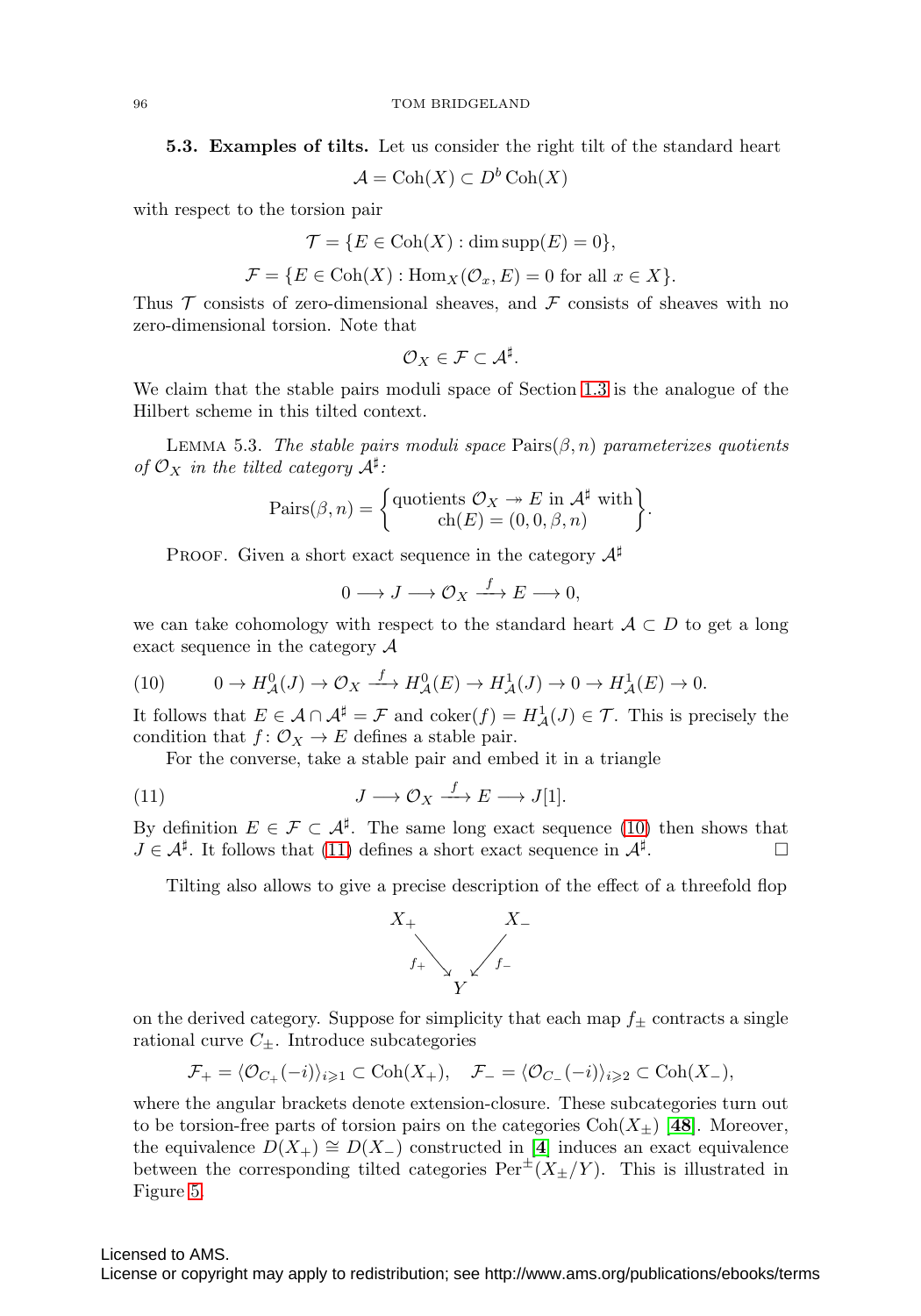

<span id="page-22-0"></span>FIGURE 5. Effect of a flop on the derived category.

**5.4. Sketch proof of the DT/PT identity.** Comparing the identites of Theorems [1](#page-1-0) and [2](#page-2-0) with the tilts described in the last section, one starts to see that one would like to turn the categorical decompositions coming from torsion pairs into identities involving generating functions of DT invariants. In this section, abandoning all pretence at rigour, we shall explain roughly how this works in the case of Theorem [1.](#page-1-0) For a rigorous treatment see [**[6](#page-23-3)**].

Take notation as in the last subsection. For any suitable subcategory  $\mathcal C$  of  $\mathcal A$ , we consider the elements

$$
\delta_{\mathcal{C}}, \ \delta_{\mathcal{C}}^{\mathcal{O}}, \ \mathrm{Quot}_{\mathcal{C}} \in \mathrm{Hall}_{\mathrm{mot}}^{\wedge}(\mathcal{A}),
$$

defined by the stack of objects E of C, the stack of objects E of C equipped with a section  $\mathcal{O}_X \to E$ , and the stack of objects E of C equipped with a surjective map  $\mathcal{O}_X \to E$ , respectively, each of these stacks being considered with the obvious forgetful map to the stack  $M$  of objects of  $A$ . We will allow ourselves to similarly use elements of the motivic Hall algebra of  $\mathcal{A}^{\sharp}$ , although in reality one can make all calculations in the algebra  $\text{Hall}_{\text{mot}}^{\wedge}(\mathcal{A})$ .

We proceed in three steps:

(i) Every object  $E \in \mathcal{A}$  fits into a unique short exact sequence

$$
0 \longrightarrow T \longrightarrow E \longrightarrow F \longrightarrow 0
$$

with  $T \in \mathcal{T}$  and  $F \in \mathcal{F}$ . Similarly every  $E \in \mathcal{A}^{\sharp}$  sits in a unique short exact sequence

$$
0 \longrightarrow F \longrightarrow E \longrightarrow T[-1] \longrightarrow 0.
$$

This gives rise to a torsion pair identities

$$
\delta_{\mathcal{A}} = \delta_{\mathcal{T}} * \delta_{\mathcal{F}}, \quad \delta_{\mathcal{A}^{\sharp}} = \delta_{\mathcal{F}} * \delta_{\mathcal{T}[-1]}.
$$

Licensed to AMS.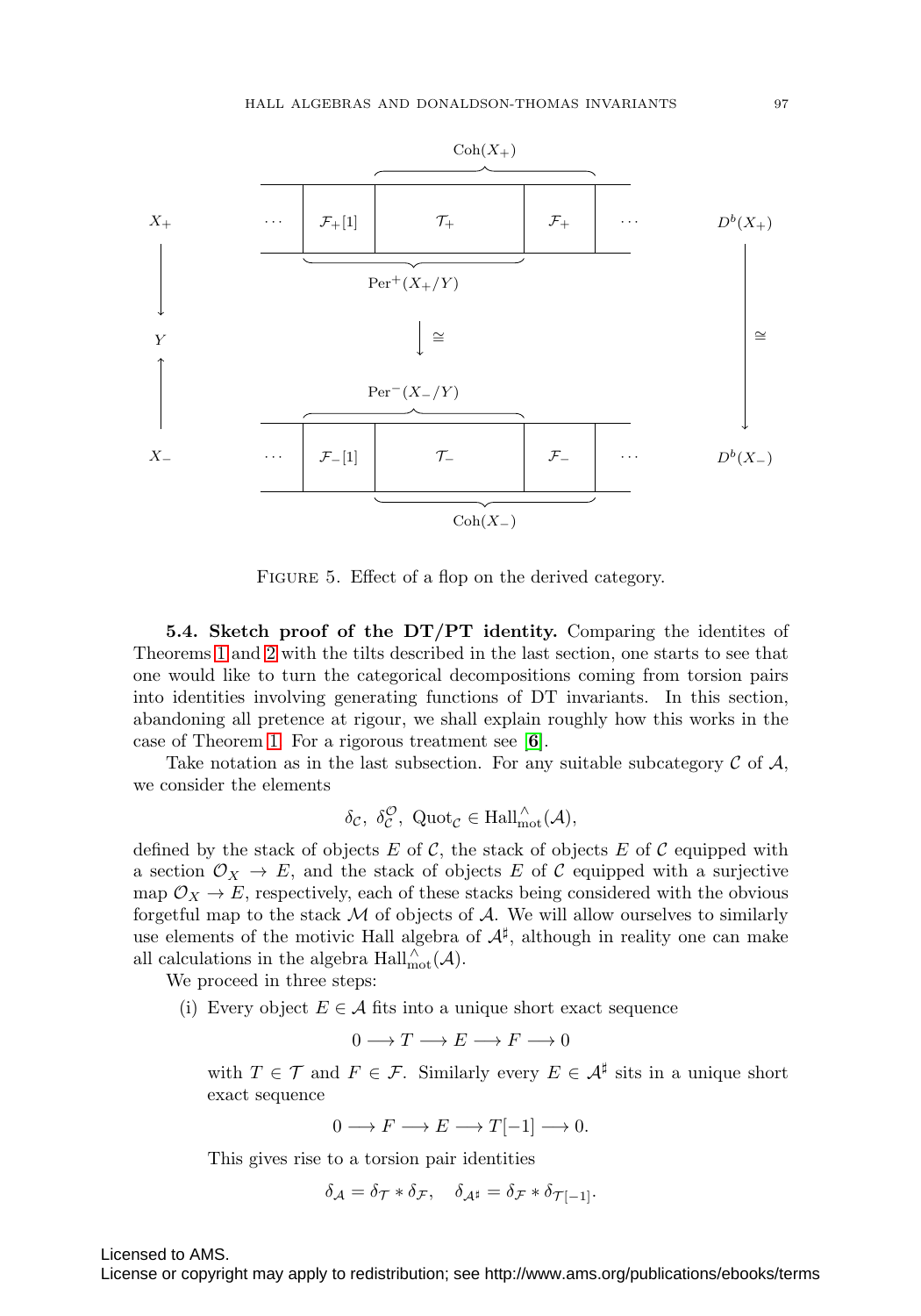#### 98 TOM BRIDGELAND

Applying  $H^0(X, -)$  to the above short exact sequences gives short exact sequences of vector spaces: this is due to cohomology vanishing conditions such as  $H^i(X, F) = 0$  for  $i \notin \{0, 1\}$  and  $H^i(X, T) = 0$  for  $i \neq 0$ . This gives rise to further identities

$$
\delta^{\mathcal{O}}_{\mathcal{A}} = \delta^{\mathcal{O}}_{\mathcal{T}} * \delta^{\mathcal{O}}_{\mathcal{F}} \text{ and } \delta^{\mathcal{O}}_{\mathcal{A}^{\sharp}} = \delta^{\mathcal{O}}_{\mathcal{F}} * \delta^{\mathcal{O}}_{\mathcal{T}[-1]}.
$$

(ii) Exactly as in Section [2.7](#page-8-1) we have quotient identities

$$
\delta^{\mathcal{O}}_{\mathcal{A}} = \mathrm{Quot}_{\mathcal{A}}^{\mathcal{O}} * \delta_{\mathcal{A}}, \quad \delta^{\mathcal{O}}_{\mathcal{A}^{\sharp}} = \mathrm{Quot}_{\mathcal{A}^{\sharp}}^{\mathcal{O}} * \delta_{\mathcal{A}^{\sharp}}, \quad \delta^{\mathcal{O}}_{\mathcal{T}} = \mathrm{Quot}_{\mathcal{T}}^{\mathcal{O}} * \delta_{\mathcal{T}}.
$$

On the other hand  $H^0(X,T[-1]) = 0$  implies that  $\delta^{\mathcal{O}}_{\mathcal{T}[-1]} = \delta_{\mathcal{T}[-1]}$ . Putting all this together gives

$$
\operatorname{Quot}_{\mathcal{A}}^{\mathcal{O}} * \delta_{\mathcal{T}} = \operatorname{Quot}_{\mathcal{T}}^{\mathcal{O}} * \delta_{\mathcal{T}} * \operatorname{Quot}_{\mathcal{A}^{\sharp}}^{\mathcal{O}}.
$$

(iii) We have restricted to sheaves supported in dimension  $\leq 1$ . The Euler form is trivial so the quantum torus is commutative. Thus

$$
\mathcal{I}(\mathrm{Quot}_{\mathcal{A}}^{\mathcal{O}}) = \mathcal{I}(\mathrm{Quot}_{\mathcal{T}}^{\mathcal{O}}) * \mathcal{I}(\mathrm{Quot}_{\mathcal{A}^{\sharp}}^{\mathcal{O}}).
$$

Setting  $t = \pm 1$  then gives the required identity

$$
\sum_{\beta,n} \mathrm{DT}(\beta,n) x^{\beta} y^n = \sum_{n} \mathrm{DT}(0,n) y^n \cdot \sum_{\beta,n} \mathrm{PT}(\beta,n) x^{\beta} y^n.
$$

**Notes.** The tilting operation was introduced in [**[13](#page-24-21)**]. Its application to threefold flops was explained by Van den Bergh [**[48](#page-25-14)**], following work of the author [**[4](#page-23-5)**]. The approach to Theorem 2 sketched above comes from [**[6](#page-23-3)**]. A similar proof of Theorem 1 was given by Calabrese [**[9](#page-23-2)**]. Toda had previously proved both results for naive DT invariants [**[44](#page-25-3)**,**[46](#page-25-1)**] using Joyce's wall-crossing formula for rank 1 objects in the derived category. Following technical advances [**[43](#page-25-2)**] his results now also apply to genuine DT invariants.

### **References**

- <span id="page-23-4"></span>[1] M. F. Atiyah and R. Bott, Yang-Mills and bundles over algebraic curves, Geometry and analysis, Indian Acad. Sci., Bangalore, 1980, pp. 11–20. M[R592249](http://www.ams.org/mathscinet-getitem?mr=592249)
- <span id="page-23-0"></span>[2] Kai Behrend, Donaldson-Thomas type invariants via microlocal geometry, Ann. of Math. (2) **170** (2009), no. 3, 1307–1338, DOI 10.4007/annals.2009.170.1307. M[R2600874](http://www.ams.org/mathscinet-getitem?mr=2600874)
- <span id="page-23-8"></span>[3] Franziska Bittner, The universal Euler characteristic for varieties of characteristic zero, Compos. Math. **140** (2004), no. 4, 1011–1032, DOI 10.1112/S0010437X03000617. M[R2059227](http://www.ams.org/mathscinet-getitem?mr=2059227)
- <span id="page-23-5"></span>[4] Tom Bridgeland, Flops and derived categories, Invent. Math. **147** (2002), no. 3, 613–632, DOI 10.1007/s002220100185. M[R1893007](http://www.ams.org/mathscinet-getitem?mr=1893007)
- <span id="page-23-9"></span>[5] Tom Bridgeland, Stability conditions on triangulated categories, Ann. of Math. (2) **166** (2007), no. 2, 317–345, DOI 10.4007/annals.2007.166.317. M[R2373143](http://www.ams.org/mathscinet-getitem?mr=2373143)
- <span id="page-23-3"></span>[6] Tom Bridgeland, Hall algebras and curve-counting invariants, J. Amer. Math. Soc. **24** (2011), no. 4, 969–998, DOI 10.1090/S0894-0347-2011-00701-7. M[R2813335](http://www.ams.org/mathscinet-getitem?mr=2813335)
- <span id="page-23-7"></span>[7] Tom Bridgeland, An introduction to motivic Hall algebras, Adv. Math. **229** (2012), no. 1, 102–138, DOI 10.1016/j.aim.2011.09.003. M[R2854172](http://www.ams.org/mathscinet-getitem?mr=2854172)
- <span id="page-23-1"></span>[8] Tom Bridgeland and Antony Maciocia, Fourier-Mukai transforms for K3 and elliptic fibrations, J. Algebraic Geom. **11** (2002), no. 4, 629–657, DOI 10.1090/S1056-3911-02-00317-X. M[R1910263](http://www.ams.org/mathscinet-getitem?mr=1910263)
- <span id="page-23-2"></span>[9] John Calabrese, Donaldson-Thomas invariants and flops, J. Reine Angew. Math. **716** (2016), 103–145, DOI 10.1515/crelle-2014-0017. M[R3518373](http://www.ams.org/mathscinet-getitem?mr=3518373)
- <span id="page-23-6"></span>[10] Johannes Engel and Markus Reineke, Smooth models of quiver moduli, Math. Z. **262** (2009), no. 4, 817–848, DOI 10.1007/s00209-008-0401-y. M[R2511752](http://www.ams.org/mathscinet-getitem?mr=2511752)

Licensed to AMS.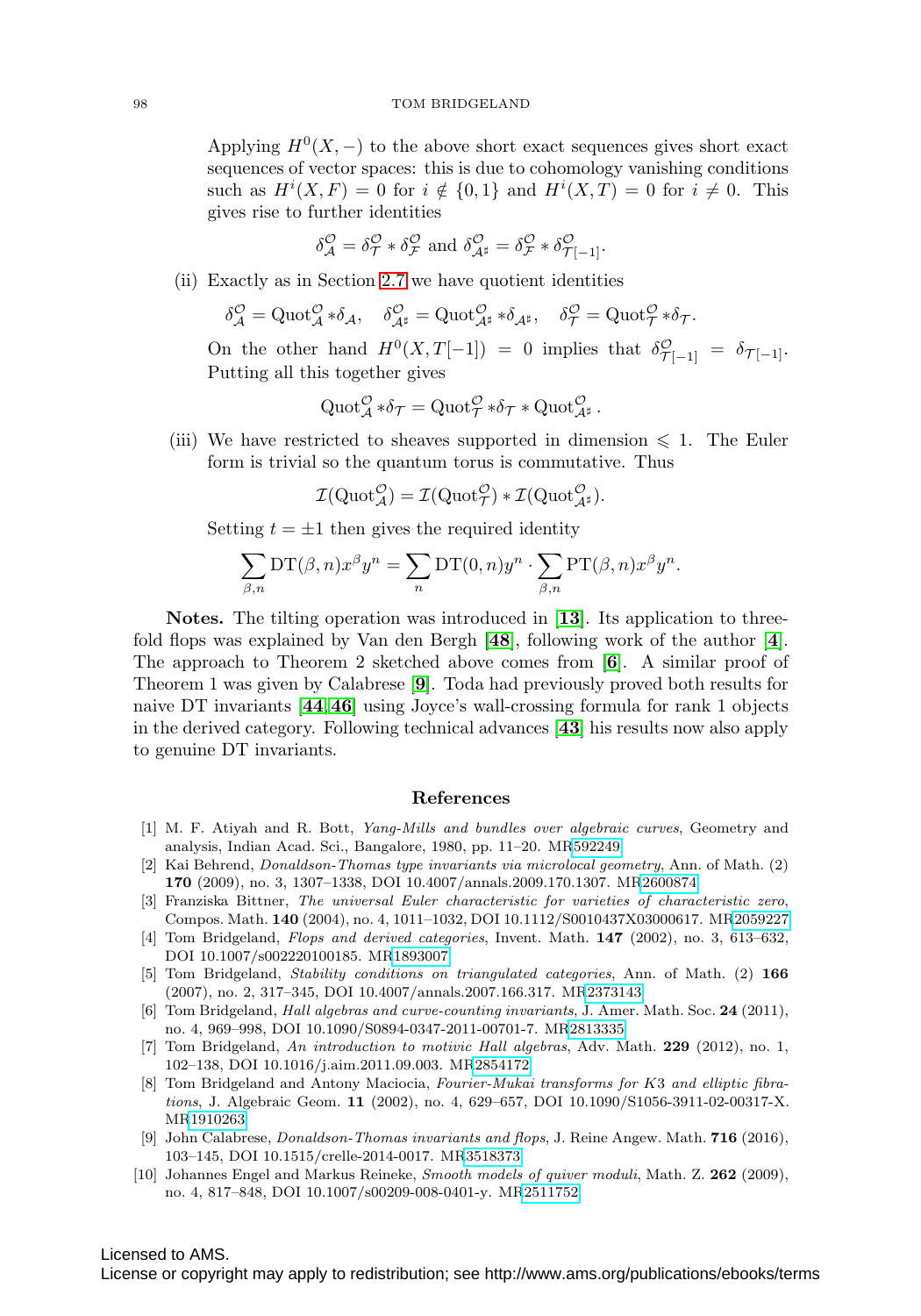- <span id="page-24-10"></span>[11] V. V. Fock and A. B. Goncharov, Cluster ensembles, quantization and the dilogarithm. II. The intertwiner, Algebra, arithmetic, and geometry: in honor of Yu. I. Manin. Vol. I, Progr. Math., vol. 269, Birkhäuser Boston, Inc., Boston, MA, 2009, pp. 655–673, DOI 10.1007/978-0-8176-4745-2 15. M[R2641183](http://www.ams.org/mathscinet-getitem?mr=2641183)
- <span id="page-24-13"></span>[12] Phillip Hall, The algebra of partitions, Proceedings of the 4th Canadian mathematical congress (1959), 147–159.
- <span id="page-24-21"></span>[13] Dieter Happel, Idun Reiten, and Sverre O. Smalø, Tilting in abelian categories and quasitilted algebras, Mem. Amer. Math. Soc. **120** (1996), no. 575, viii+ 88, DOI 10.1090/memo/0575. M[R1327209](http://www.ams.org/mathscinet-getitem?mr=1327209)
- <span id="page-24-3"></span>[14] G. Harder and M. S. Narasimhan, On the cohomology groups of moduli spaces of vector bundles on curves, Math. Ann. **212** (1974/75), 215–248, DOI 10.1007/BF01357141. M[R0364254](http://www.ams.org/mathscinet-getitem?mr=0364254)
- <span id="page-24-19"></span>[15] Tamás Hausel and Fernando Rodriguez-Villegas, Mixed Hodge polynomials of character varieties, Invent. Math. **174** (2008), no. 3, 555–624, DOI 10.1007/s00222-008-0142-x. With an appendix by Nicholas M. Katz. M[R2453601](http://www.ams.org/mathscinet-getitem?mr=2453601)
- <span id="page-24-1"></span>[16] Jianxun Hu and Wei-Ping Li, The Donaldson-Thomas invariants under blowups and flops, J. Differential Geom. **90** (2012), no. 3, 391–411. M[R2916041](http://www.ams.org/mathscinet-getitem?mr=2916041)
- <span id="page-24-4"></span>[17] Dominic Joyce, Configurations in abelian categories. I. Basic properties and moduli stacks, Adv. Math. **203** (2006), no. 1, 194–255, DOI 10.1016/j.aim.2005.04.008. M[R2231046](http://www.ams.org/mathscinet-getitem?mr=2231046)
- [18] Dominic Joyce, Constructible functions on Artin stacks, J. London Math. Soc. (2) **74** (2006), no. 3, 583–606, DOI 10.1112/S0024610706023180. M[R2286434](http://www.ams.org/mathscinet-getitem?mr=2286434)
- <span id="page-24-16"></span>[19] Dominic Joyce, Configurations in abelian categories. II. Ringel-Hall algebras, Adv. Math. **210** (2007), no. 2, 635–706, DOI 10.1016/j.aim.2006.07.006. M[R2303235](http://www.ams.org/mathscinet-getitem?mr=2303235)
- <span id="page-24-17"></span>[20] Dominic Joyce, Configurations in abelian categories. III. Stability conditions and identities, Adv. Math. **215** (2007), no. 1, 153–219, DOI 10.1016/j.aim.2007.04.002. M[R2354988](http://www.ams.org/mathscinet-getitem?mr=2354988)
- <span id="page-24-18"></span>[21] Dominic Joyce, Motivic invariants of Artin stacks and 'stack functions', Q. J. Math. **58** (2007), no. 3, 345–392, DOI 10.1093/qmath/ham019. M[R2354923](http://www.ams.org/mathscinet-getitem?mr=2354923)
- <span id="page-24-5"></span>[22] Dominic Joyce, Configurations in abelian categories. IV. Invariants and changing stability conditions, Adv. Math. **217** (2008), no. 1, 125–204, DOI 10.1016/j.aim.2007.06.011. M[R2357325](http://www.ams.org/mathscinet-getitem?mr=2357325)
- <span id="page-24-8"></span>[23] Dominic Joyce, Generalized Donaldson-Thomas invariants, Surveys in differential geometry. Volume XVI. Geometry of special holonomy and related topics, Surv. Differ. Geom., vol. 16, Int. Press, Somerville, MA, 2011, pp. 125–160, DOI 10.4310/SDG.2011.v16.n1.a4. M[R2893678](http://www.ams.org/mathscinet-getitem?mr=2893678)
- <span id="page-24-7"></span>[24] Dominic Joyce and Yinan Song, A theory of generalized Donaldson-Thomas invariants, Mem. Amer. Math. Soc. **217** (2012), no. 1020, iv+199, DOI 10.1090/S0065-9266-2011-00630-1. M[R2951762](http://www.ams.org/mathscinet-getitem?mr=2951762)
- <span id="page-24-11"></span>[25] R. M. Kashaev, The q-binomial formula and Rogers dilogarithm identity, arxiv:math/0407078.
- <span id="page-24-12"></span>[26] Bernhard Keller, On cluster theory and quantum dilogarithm identities, Representations of algebras and related topics, EMS Ser. Congr. Rep., Eur. Math. Soc., Zürich, 2011, pp. 85–116, DOI 10.4171/101-1/3. M[R2931896](http://www.ams.org/mathscinet-getitem?mr=2931896)
- <span id="page-24-6"></span>[27] Maxim Kontsevich and Yan Soibelman, Motivic Donaldson-Thomas invariants: summary of results, Mirror symmetry and tropical geometry, Contemp. Math., vol. 527, Amer. Math. Soc., Providence, RI, 2010, pp. 55–89, DOI 10.1090/conm/527/10400. M[R2681792](http://www.ams.org/mathscinet-getitem?mr=2681792)
- <span id="page-24-9"></span>[28] Maxim Kontsevich and Yan Soibelman, Motivic Donaldson-Thomas invariants: summary of results, Mirror symmetry and tropical geometry, Contemp. Math., vol. 527, Amer. Math. Soc., Providence, RI, 2010, pp. 55–89, DOI 10.1090/conm/527/10400. M[R2681792](http://www.ams.org/mathscinet-getitem?mr=2681792)
- <span id="page-24-20"></span>[29] Andrew Kresch, Cycle groups for Artin stacks, Invent. Math. **138** (1999), no. 3, 495–536, DOI 10.1007/s002220050351. M[R1719823](http://www.ams.org/mathscinet-getitem?mr=1719823)
- <span id="page-24-14"></span>[30] G. Lusztig, *Canonical bases arising from quantized enveloping algebras*, J. Amer. Math. Soc. **3** (1990), no. 2, 447–498, DOI 10.2307/1990961. M[R1035415](http://www.ams.org/mathscinet-getitem?mr=1035415)
- <span id="page-24-15"></span>[31] G. Lusztig, Quivers, perverse sheaves, and quantized enveloping algebras, J. Amer. Math. Soc. **4** (1991), no. 2, 365–421, DOI 10.2307/2939279. M[R1088333](http://www.ams.org/mathscinet-getitem?mr=1088333)
- <span id="page-24-2"></span>[32] D. Maulik, N. Nekrasov, A. Okounkov, and R. Pandharipande, Gromov-Witten theory and Donaldson-Thomas theory. I, Compos. Math. **142** (2006), no. 5, 1263–1285, DOI 10.1112/S0010437X06002302. M[R2264664](http://www.ams.org/mathscinet-getitem?mr=2264664)
- <span id="page-24-0"></span>[33] R. Pandharipande and R. P. Thomas, Curve counting via stable pairs in the derived category, Invent. Math. **178** (2009), no. 2, 407–447, DOI 10.1007/s00222-009-0203-9. M[R2545686](http://www.ams.org/mathscinet-getitem?mr=2545686)

## Licensed to AMS.